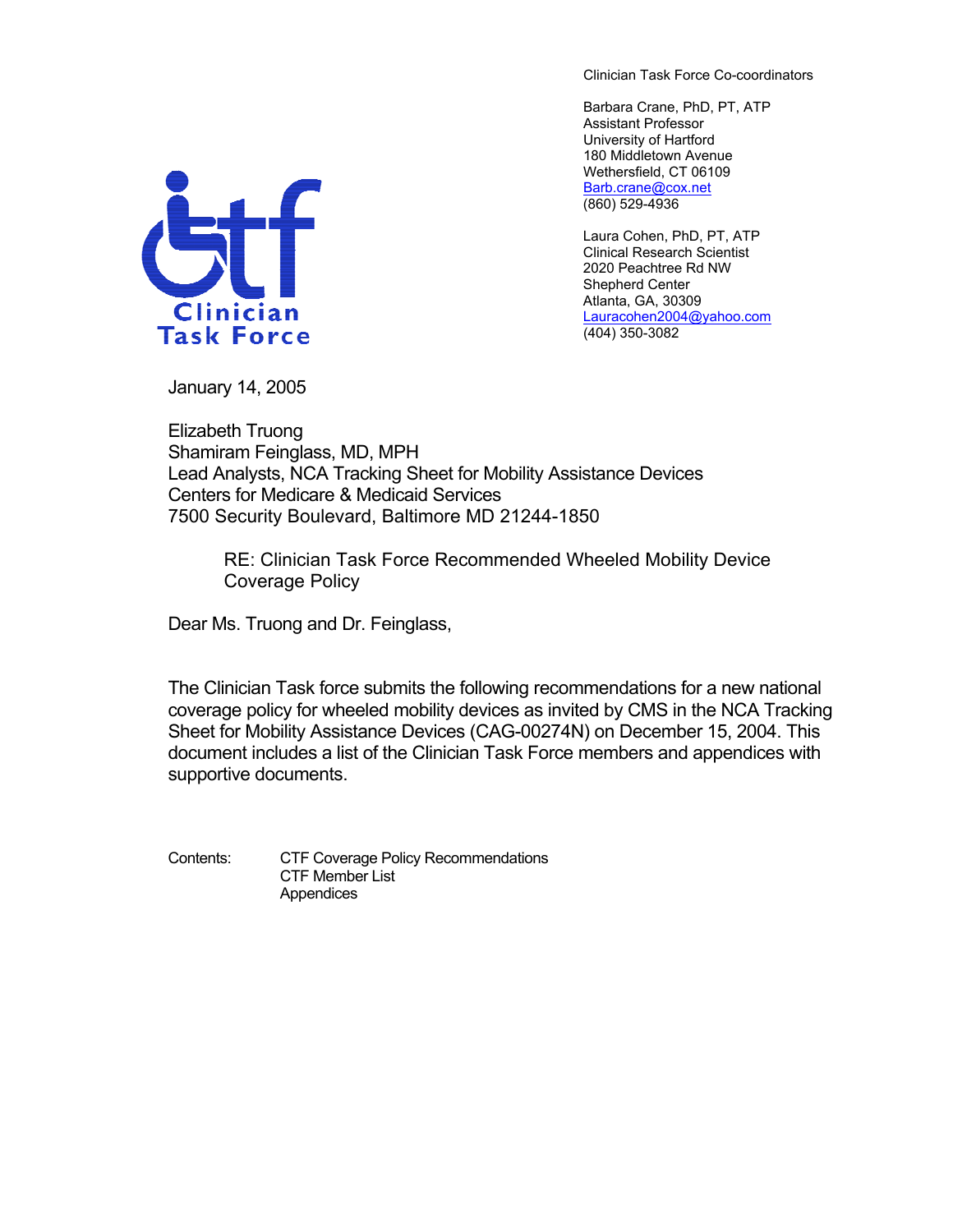## **Introduction:**

The Clinician Task Force submits to the Centers for Medicare and Medicaid Services (CMS) the following document for consideration during the agency's development of a new National Coverage Determination for Wheeled Mobility Devices. The goal of the Clinician Task Force is to provide CMS with an objective and consistent process by which medical necessity may be determined and documented.

The 5 core concepts of this proposal are

**1.** A determination of mobility needs for beneficiaries who live in their own homes cannot be based solely on the needs arising within the four walls of the home. To impose such a limitation is inconsistent with accepted standards of clinical practice, professional policy and professional literature. An assessment so limited will be incomplete and conclusions based on such an assessment will mis-represent mobility needs. No statute directs CMS to develop Medicare policy in a manner inconsistent with professional practice, policy and literature. Mobility needs for community dwelling persons must consider persons' abilities to perform **all** mobility related activities of daily living and instrumental activities of daily living, both inside and outside of the home.

2. A knowledgeable and trained clinician (i.e. a physician, physical therapist or occupational therapist) is needed to perform a face-to-face evaluation of the patient's functional abilities and needs. The comprehensiveness of the evaluation (basic, intermediate, or extensive) and the number of clinical professionals involved depends on the medical complexity and functional needs of the patient. The evaluation results in the clinical determination of the patient's functional mobility level.

3. The key measure in determining medical need for a particular level of wheeled mobility device is based on the patient's clinical evaluation and typical daily function. Focusing on daily function is consistent with Medicare guidelines for other items of DMEPOS, e.g., speech generating devices ("daily communication needs"), and for prosthetic devices, *e.g.*, lower limb prostheses ("expected, post-rehabilitation, daily function"). For wheeled mobility devices, the standard proposed here is the ability to meet the mobility needs arising in the course of typical daily activities. Please note that while the Functional Classification System developed by the coalition is new, it is consistent with current clinical practice. The coalition has merely codified a system.

4, The determination of the beneficiary's potential functional mobility level will be based on the evaluation findings.

5. The next step involves matching the patient's functional level to the appropriate HCPCS coded product.

This document contains mobility device coverage policy recommendations, including: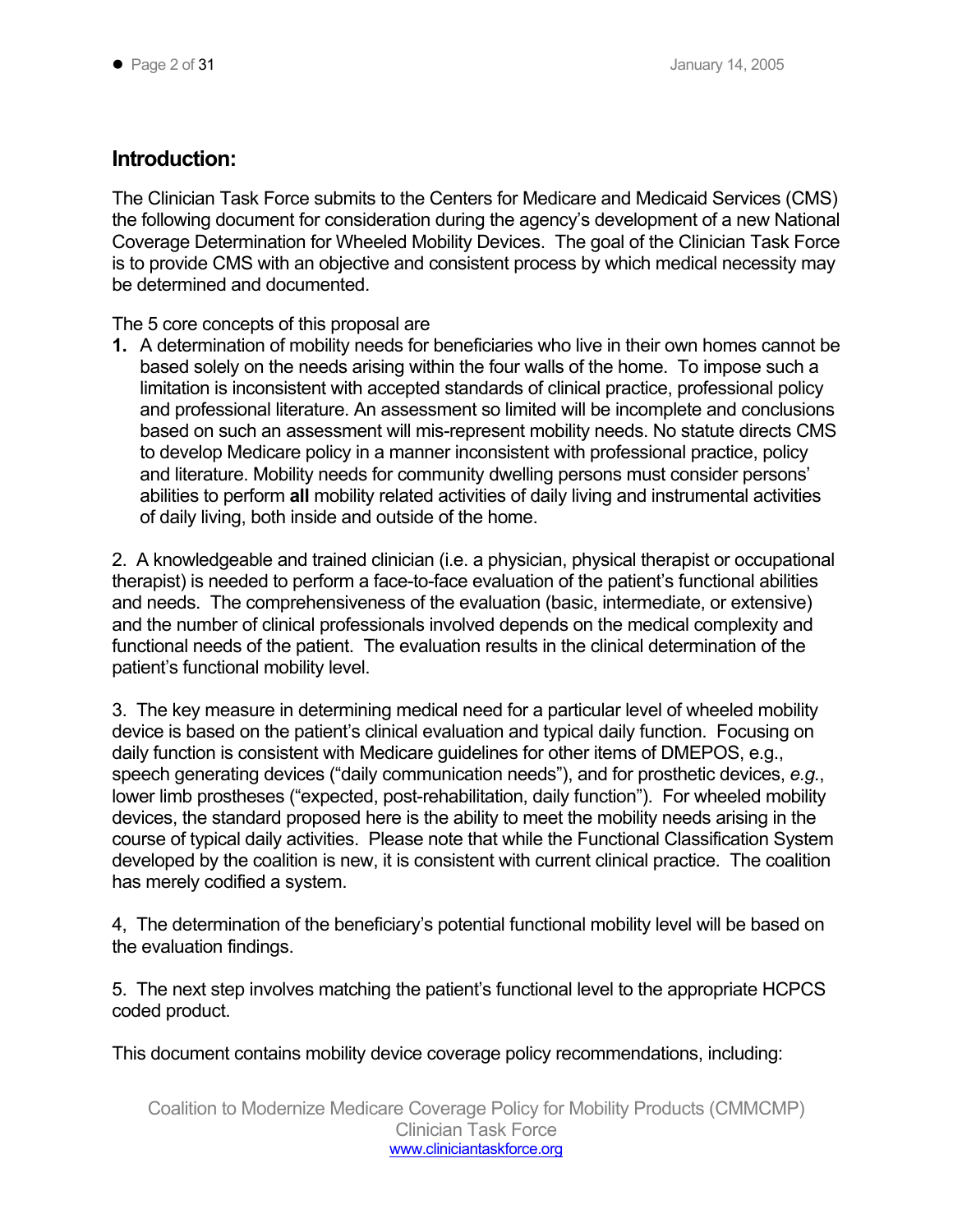- Definitions of key concepts used throughout the document including a proposed definition of Functional Ambulation.
- Proposed Coverage and Payment rules which include a Functional Classification System for wheeled mobility device users.

Appended to this submission is additional documentation containing background information on the clinical assessment process for persons needing seating and mobility devices (Appendix A) as well as the roles and responsibilities of the professionals involved in the process (Appendix B). The clinical assessment process outlines the data related to the individual, the environment and the technology. During the recommended clinical evaluation process, seven related topics are assessed:

- the individual's medical history;
- **physical abilities and needs;**
- **functional abilities and needs:**
- seating and positioning abilities and needs;
- home accessibility;
- **EXECUTE CULTER IT USES** assistive devices; and
- environmental considerations.

## **Definitions of Key Terms**

## **Functional ambulation means:**

the ability of a patient to consistently walk, with or without the aid of appropriate assistive devices (such as prostheses, orthoses, canes or walkers), safely and sufficiently to carry out typical mobility-related activities of daily living or instrumental activities of daily living. Inability to functionally ambulate may be caused by one or more medical conditions causing pain or impairing strength, endurance, coordination, balance, speed of execution, sensation or joint range of motion sufficiently to prohibit functional ambulation.

The determination of functional ambulation status requires an evaluation of whether a patient is consistently able to safely balance and walk at a reasonable rate of speed, without companion assistance, the distances necessary to complete the patient's typical activities of daily living. The patient must also demonstrate the endurance to do these activities. The patient is considered to be "unable to functionally ambulate" if he/she lacks functional ambulation in a setting which the patient would be expected to routinely encounter. (See Appendix A for a list of clinical test used to determine safety and efficiency in sit to stand and ambulation activities.)

## **Skilled, knowledgeable clinician means:**

a licensed physical or occupational therapist or physician who possesses the skills to perform all aspects of the wheeled mobility device evaluation as described.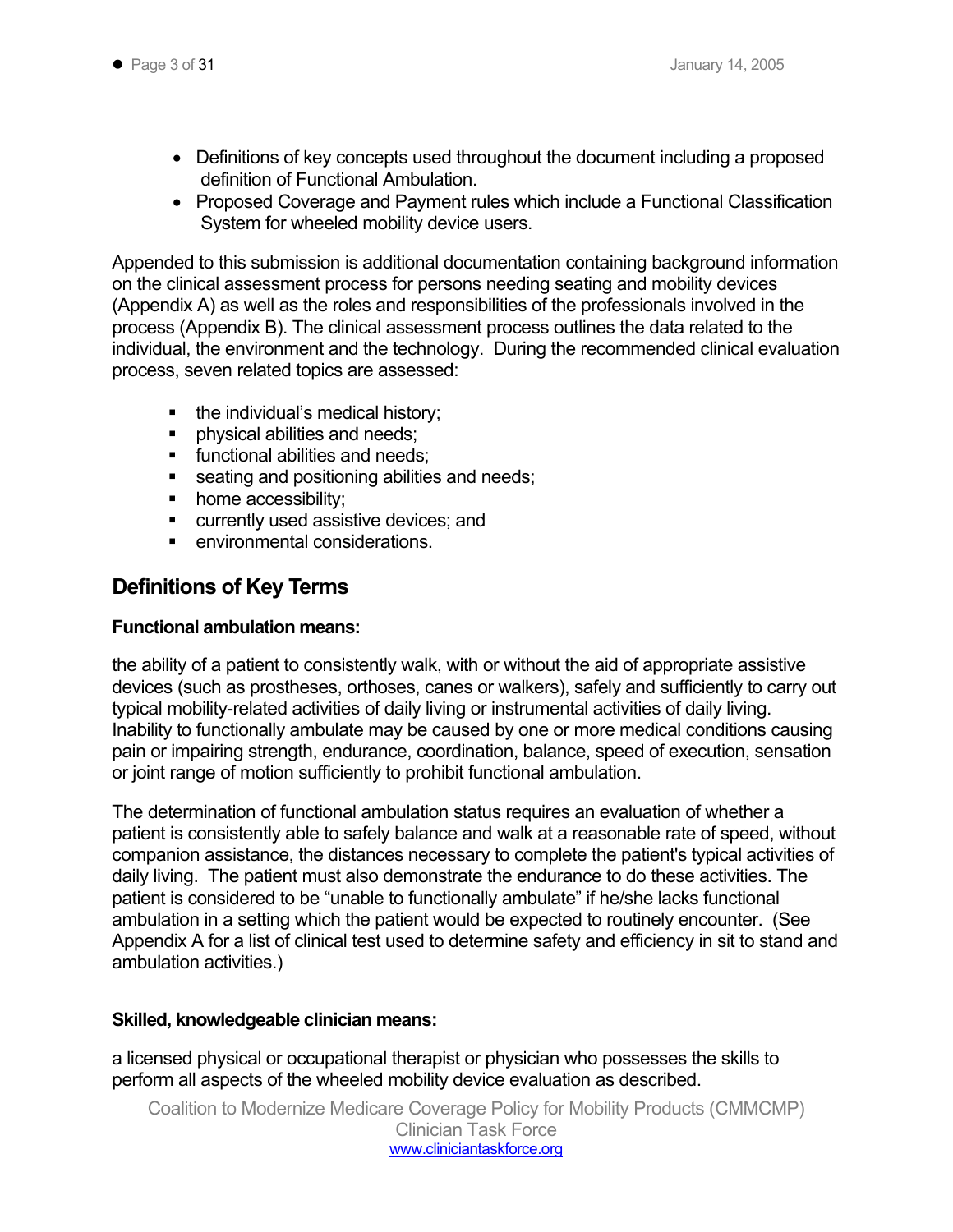## **Mobility needs arising in the course of a patient's typical daily activities means:**

mobility that occurs consistently (i.e. regularly) and at a reasonable rate of speed (e.g. normal walking speed), on surfaces typically encountered during the course of a patient's daily activities, and for distances necessary to accomplish the patient's typical daily tasks without pain or excessive signs of fatigue (i.e. dyspnea, discoloration, rapid respirations, diaphoresis, etc.) This includes the patient's need to perform transfers and to use a mobility device to facilitate performance of typical activities of daily living and instrumental activities of daily living.

## **Accommodated environments means:**

ordinary indoor environments and mild outdoor terrain – including smooth, level surfaces (tile or low pile carpet), Americans with Disabilities Act Accessibility Guidelines (ADAAG) compliant ramps (no steeper than 1:12 rise to run ratio), thresholds of less than 1" in height, doorways that accommodate the passage of the wheeled mobility device with an additional 1" of clearance on each side of the device, paved surfaces.

## **Non-accommodated environments means:**

indoor environments with thick carpeting or higher than 1" thresholds or transitions between floor surfaces, outdoor environments with non ADAAG compliant ramps (steeper than a 1:12 ratio) or hills in the natural environment, curbs or gravel, grassy surfaces that are not level.

### **Rehabilitation technology supplier means:**

a specialist who is currently working for a medical equipment company that supplies rehabilitation equipment and employs support staff capable of providing ongoing service and consumer support. The duties of the rehabilitation technology supplier include participating directly in the assessment process by offering a variety of product choices from multiple manufacturers; offering product categories from different product lines; and providing pricing and funding information to the patient and referral sources. The rehabilitation technology supplier also works with manufacturers and/or custom fabricators to combine equipment features to meet specific client needs; provides fittings; and delivers equipment as directed by the referring professional(s). After delivery, the rehabilitation technology supplier provides patients with instruction on how the device works, offers information on maintenance, care, and warranty; and supports the equipment supplied with timely, high quality service.

## **Activities of daily living (ADL) and instrumental activities of daily living (IADL) mean**: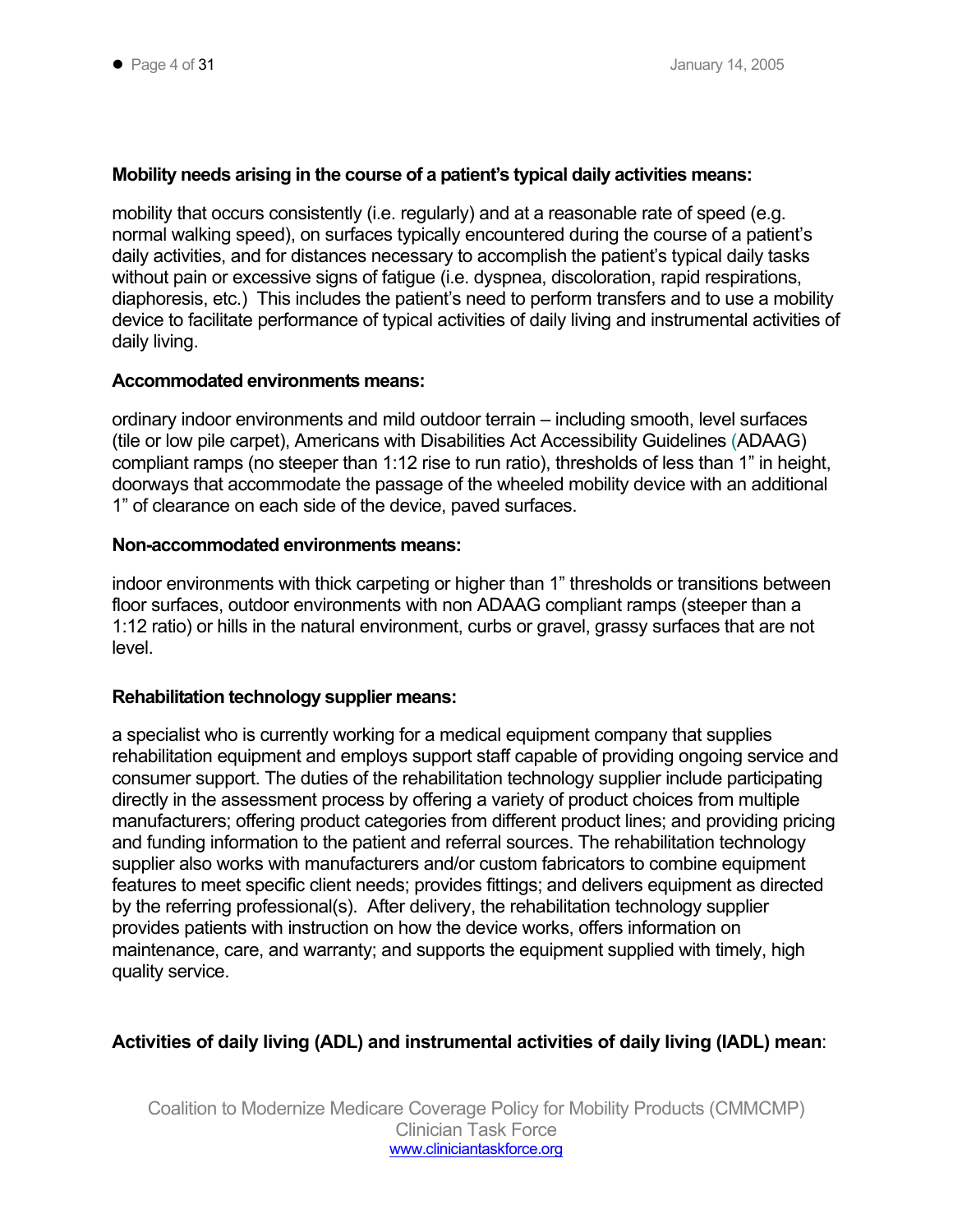all of the activities a person performs, both inside and outside of his or her home, on a routine (at least weekly). The term "Activities of Daily Living" refers to personal care skills – examples include bathing and dressing oneself and eating. The term Instrumental activities of daily living refers to all other activities that support one's living that are performed on a routine basis. Examples of these activities include cleaning one's home, managing finances, shopping for groceries, and retrieving the mail. These examples are illustrative only and are not intended to be an exhaustive list. Both ADL and IADL activities are dependent on the person under consideration and will differ from person to person.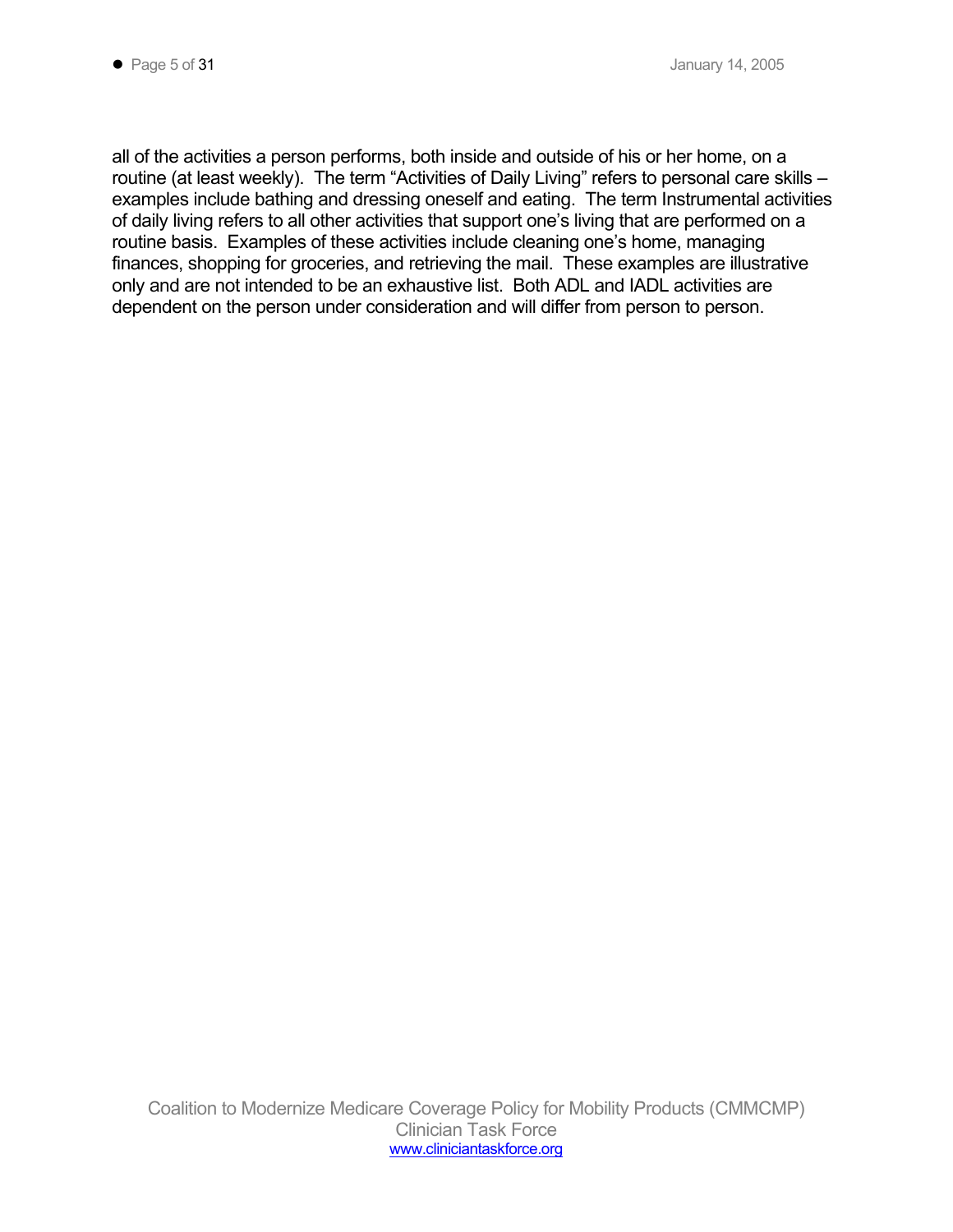# **Recommended Coverage and Payment Rules for Wheeled Mobility Devices**

**AND** 

# **A Functional Classification System**

**FOR** 

# **Wheeled Mobility Device Users**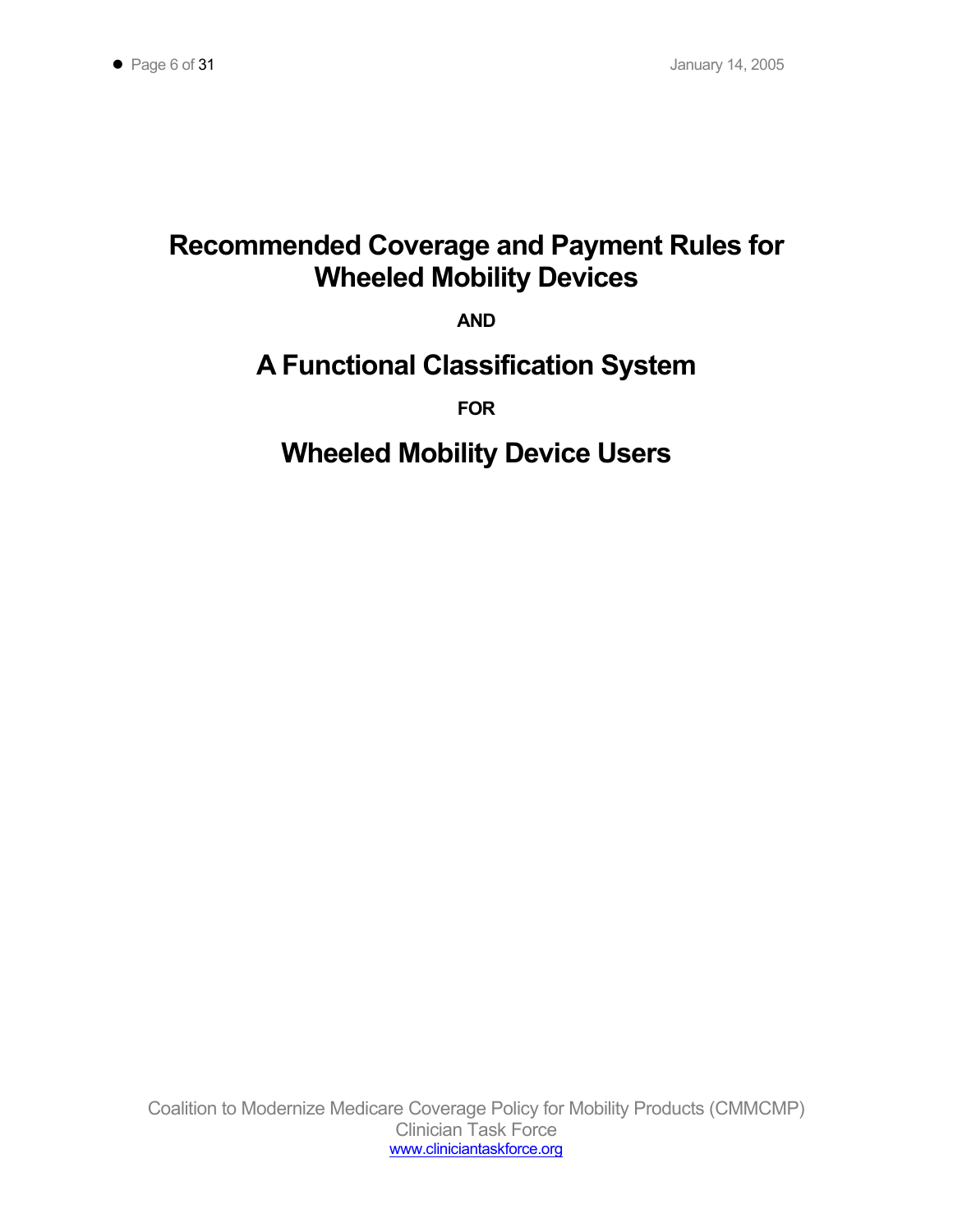## **COVERAGE AND PAYMENT RULES:**

For any item to be covered by Medicare, it must: 1) be covered within a defined Medicare benefit category, 2) be reasonable and necessary for the diagnosis or treatment of illness or injury, or to improve the functioning of a malformed body member, and 3) meet all other applicable Medicare statutory and regulatory requirements. For the items addressed in this medical policy, the criteria for "reasonable and necessary" is defined by the following indications and limitations of coverage and/or medical necessity.

A wheeled mobility device is covered when the patient is unable, due to illness, injury or disability, to functionally ambulate and when all the following criteria (1- 3) are met:

- 1. Prior to the delivery of the wheeled mobility device, the patient has completed a face-to-face evaluation process conducted by a skilled knowledgeable clinician (as defined above) and Rehabilitation Technology Supplier (as defined above). The formal, evaluation must include at a minimum, the following elements, and the results reported in a written report:
	- a. Clinical evaluation
		- i. the individual's medical history: including reason for referral, demographic data, primary and secondary diagnoses, onset dates of these conditions, anticipated course of impairments, previous and/or future orthopedic or other surgeries, and history of skin breakdown and treatment intervention.
		- ii. physical abilities and needs; including whether the individual's functional mobility needs arising in the course of typical ADLs and IADLs could be met using alternate treatments or assistive devices.
		- iii. functional abilities and needs; a description of the functional mobility needs arising in the course of typical activities of daily living and instrumental activities of daily living
		- iv. a determination of the patient's ability to functionally ambulate as defined above
	- b. Environment and technology survey
		- i. environmental considerations; description of home and environmental accessibility, and transportation issues arising in the course of typical daily activities
		- ii. currently used assistive devices; a description of currently used devices (e.g. age, condition, type), and equipment trials
	- c. Treatment plan
		- i. Goal setting and device feature determination; a description of the functional mobility goals arising in the course of typical daily activities expected to be achieved and device features recommended
		- ii. Feature and product matching; a description of the rationale for selection of a specific device – matching the person to the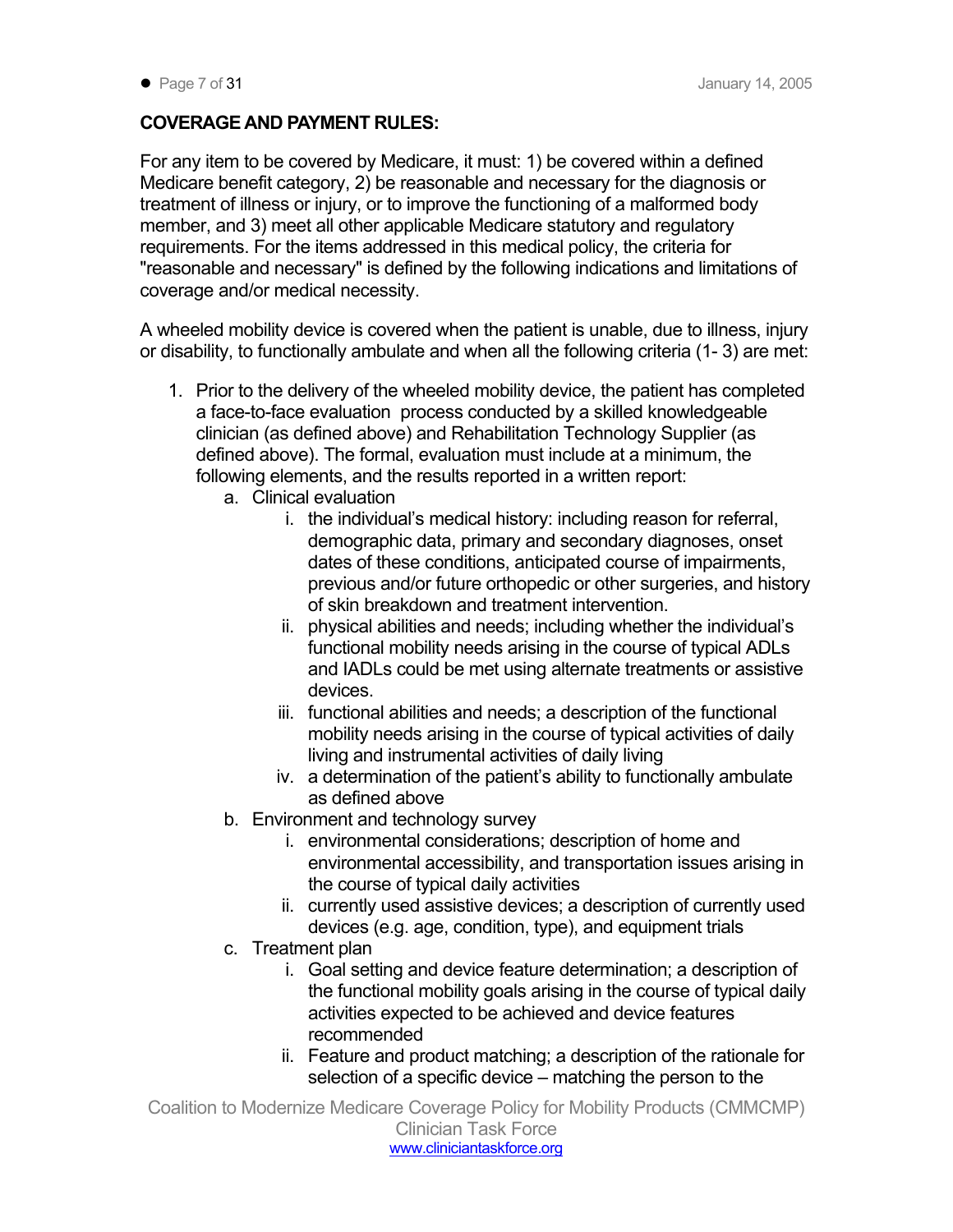technology, explanation of devices or treatments tried and ruled out

- iii. Fitting and delivery; inclusion of a treatment plan that includes fitting and training scheduled for the selected device
- iv. Follow up including plans for training and determination of additional needs
- 2. A copy of the written wheeled mobility clinical evaluation has been forwarded to the patient's treating physician prior to ordering the equipment; and a copy is kept on file with the supplier, and,
- 3. The clinician performing the patient evaluation may not be an employee of or have a financial relationship with the supplier of the wheeled mobility device.

## **BASIC CLINICAL CRITERIA:**

## **Basic Clinical Criteria for Manual Wheelchair Use**

The patient is:

- 1. Unable to functionally ambulate, **AND**
- 2.
- a. Able to self propel a manual wheelchair adequately to meet the mobility needs arising in the course of typical daily activities, **OR**
- b. Unable to self-propel a manual wheelchair, but not a candidate for power mobility secondary to an inability to safely operate a powered mobility device.

## **Basic Clinical Criteria for Powered Scooter (POV) Use**

The patient is:

- 1. Unable to functionally ambulate, **AND**
- 2. Unable to self-propel any type of manual wheelchair adequately to meet the mobility needs arising in the course of typical daily activities, **AND**
- 3. Able to demonstrate the safe operation of a power mobility device to meet mobility needs arising in the course of typical daily activities, **AND**
- **4.** Able to use upper extremities to control direction of travel through the use of a tiller steering system, **AND**
- 5. Able to demonstrate the ability to independently maintain good sitting balance without upper extremity support and transfer to the seat safely, **AND**
- 6. Unlikely, based on diagnosis, prognosis, symptomotology (including rate of change of functional skills) to require a change in steering mechanism, electronic adjustability or seated supports for the lifetime of the device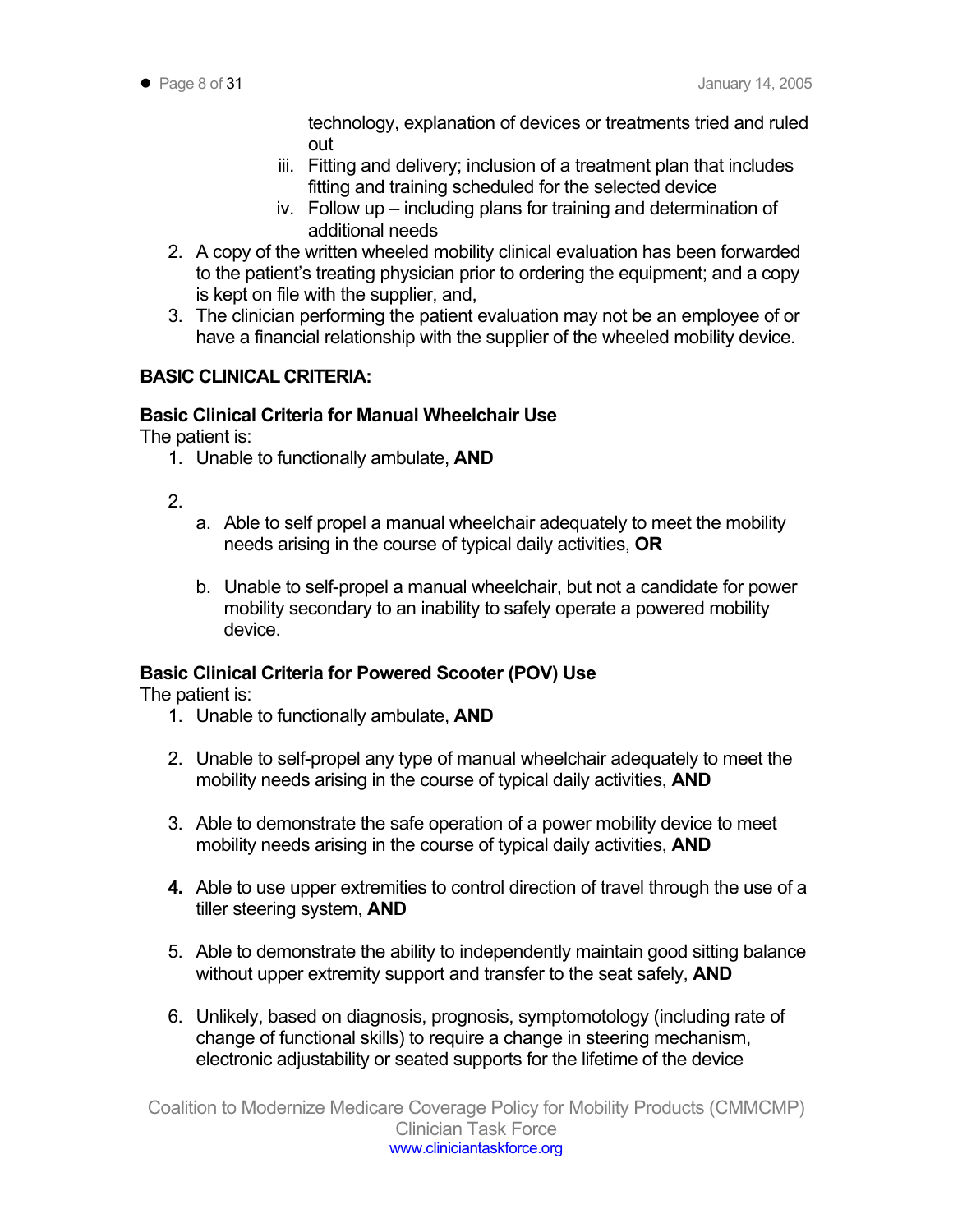## **Basic Clinical Criteria for Power Wheelchair Use**

The patient is:

- 1. Unable to functionally ambulate, **AND**
- 2. Unable to self-propel any type of manual wheelchair adequately to meet the mobility needs arising in the course of typical daily activities, **AND**
- 3. Able to demonstrate the safe operation of a power mobility device to meet mobility needs arising in the course of typical daily activities, **AND**
- 4. Able to operate the power wheelchair with the use of a joystick controller or specialty controller, **AND**
- 5. Not appropriate, according to clinical criteria, for any type of powered scooter (POV)

## **Functional classifications of wheeled mobility device users:**

The determination that a wheeled mobility device is reasonable and necessary for a patient is based on clinical assessment and judgment by a therapist and the patient's physician, based on the patient's functional abilities, and typical daily mobility needs and based on the following factors:

a) The patient's past history (including prior level of functioning and assistive device use if applicable); and

b) The patient's current condition including present functional mobility status, temporary or permanent nature of condition, static or progressive nature of condition, nature of other medical problems; and

c) The patient's ability to functionally ambulate safely and sufficiently to perform mobility needs arising in the course of the patient's typical daily activities

Clinical evaluation of a patients' mobility potential is based on clinical criteria for manual wheelchairs, powered scooters and power wheelchairs and must be based on the functional classification levels that follow. Clinical evaluation documentation must detail the patient's mobility needs and abilities in the context of typical daily activities.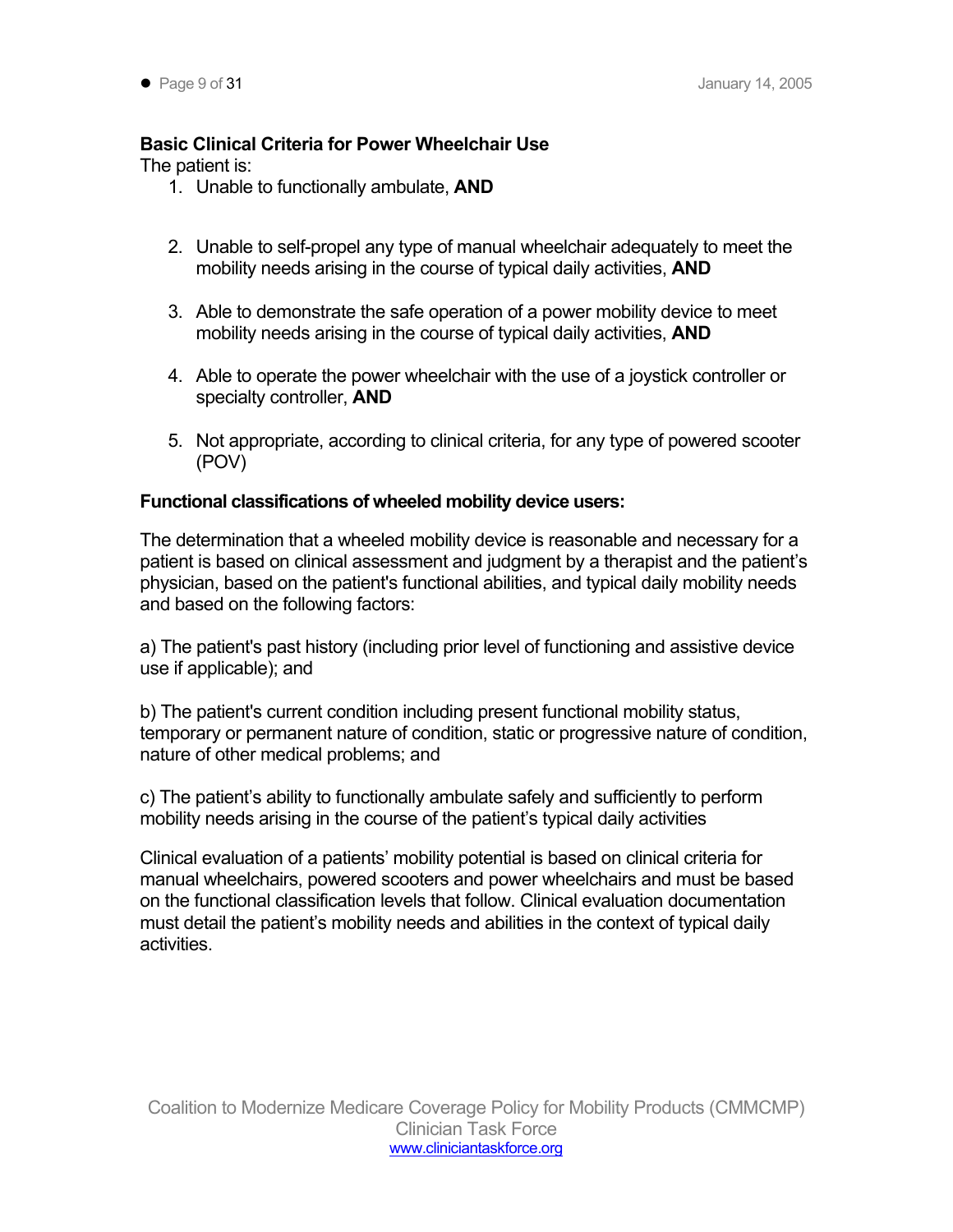## **Manual Wheelchair Functional Classifications (7 Levels)**

## **Level 0**: *(Temporary manual wheelchair user)*

A temporary manual wheelchair user requires short-term wheeled mobility for a condition which prevents functional ambulation

## **Level 1**: *(Dependent manual mobility user)*

A dependent manual wheelchair user is unable to independently operate any type of wheeled mobility device (powered or manual) **AND** 

Uses a wheelchair for limited periods of time, requires a wheeled mobility device solely for dependent mobility, and/or transportation needs **AND** 

Does not require a specialty frame for positioning to accommodate for significant postural deformities or allow frequent position changes for pressure management

## **Level 2: (***Manual wheelchair user with positioning needs***)**

A manual wheelchair user with positioning needs requires a specialized wheeled mobility device, to accommodate for significant skeletal deformities and/or, weakness, paralysis or fatigue of head and trunk muscles, and/or skin integrity management, and/or to enhance respiratory, digestive or elimination functions **AND**

Allows for one or more of the following features: changes in seat to back rest angle, **OR** changes in orientation in space **AND**

The wheelchair may be independently operated by the patient **OR** may be a dependent mobility device.

## **Level 3: (***Light duty manual wheelchair user***)**

A light duty manual wheelchair user has a long-term need to perform mobility-related tasks typically in accommodated environments. **AND** 

Has the ability and the functional need to independently self-propel, using either upper or lower extremities, or a combination of both, **AND** 

Requires minimal adjustable seating configuration to optimize wheelchair propulsion or seated posture; or to accommodate orthopedic deformities, and/or poor trunk/head control, and/or abnormal muscle tone.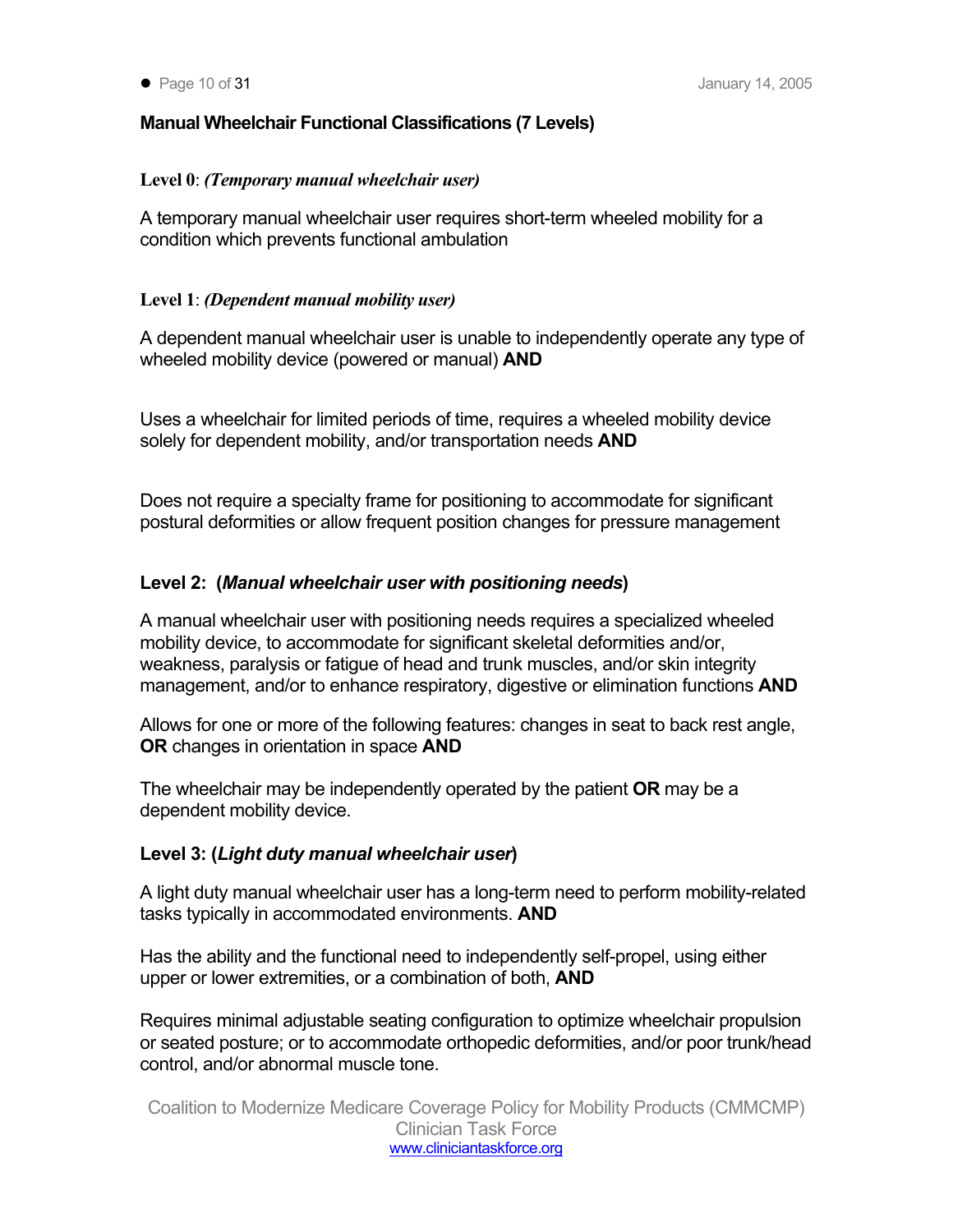## **Level 4: (***Active long-term manual wheelchair user***)**

An active long-term manual wheelchair user consistently and permanently requires a manual wheelchair for community distance mobility. **AND** 

Has the ability or potential and functional need to perform both basic and some advanced level wheelchair skills (i.e. negotiating grades, back wheel balancing and curb climbing) to negotiate both accommodated and non-accommodated environments. **OR** 

Requires adjustable seating configuration to accommodate or correct orthopedic deformities, optimize seated posture, balance, and stability. **OR** 

Requires adjustable frame configuration to optimize wheelchair propulsion, minimize rolling resistance, improve maneuverability and stability.

## **Level 5: (***Very active, experienced manual wheelchair user who puts great demands on wheelchair frame and parts***)**

A very active, experienced manual wheelchair user who puts great demands on wheelchair frame and parts has the ability or potential to perform a number of advanced level wheelchair skills (i.e. negotiating grades, back wheel balancing, propelling in a back wheel balanced position, curb climbing) to traverse nonaccommodated environmental barriers. **OR** 

Daily functional mobility needs include high activity demands that require wheeled mobility use beyond simple mobility applications including the need to independently load/unload the wheelchair into a vehicle or adjust wheel position to allow for rear wheel balancing. **OR** 

Has documented tolerance for a fixed seat position to optimize seated posture, balance, and stability. **OR** 

Requires specific wheel and caster positioning to optimize wheelchair propulsion, minimize rolling resistance, improve maneuverability and stability.

## **Level 6: (***Very active, experienced manual wheelchair user who puts great demands on wheelchair frame and parts with pain or excessive spasticity***)**

A very active, experienced manual wheelchair user who puts great demands on wheelchair frame and parts with pain or excessive spasticity is a patient that meets functional classification criteria for Level 4 or Level 5 **AND** 

Whose daily functional mobility needs include high activity demands that require a wheeled mobility device with suspension to absorb high force loads from curb dropping and road vibrations causing pain and/or triggering spasticity.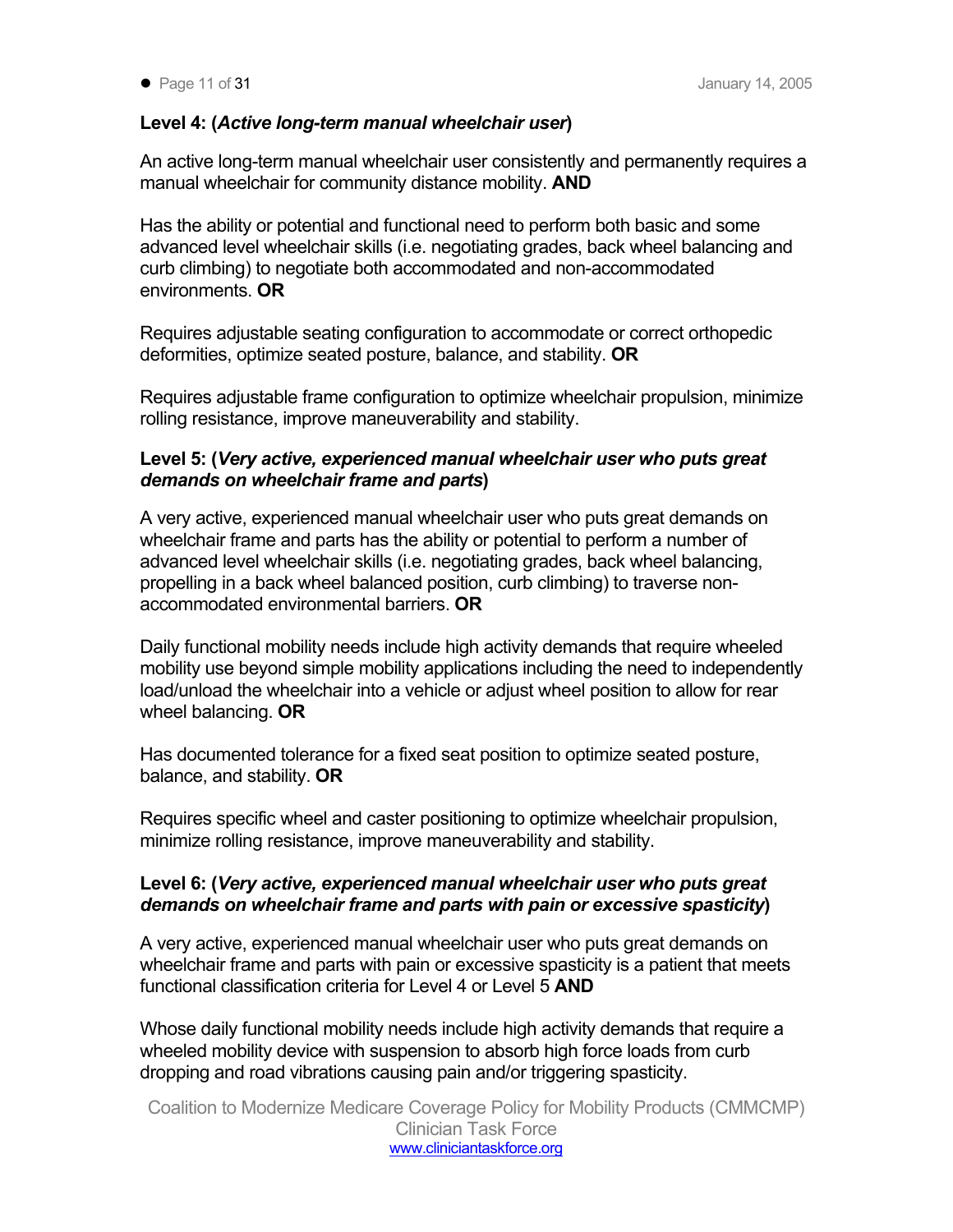## **Scooter (POV) Functional Classification: (3 Levels)**

## **Level 0:** *(Light Duty Scooter User)*

A light duty scooter user is a patient whose typical daily activities require mobility in accommodated environments for short distances **AND** 

Requires no special seating configurations

## **Level 1:** *(Moderate Duty Scooter User)*

A moderate duty scooter user is a patient whose typical daily activities require mobility in accommodated environments for medium distance travel **OR** 

Requires minimal specialized seating configurations (e.g. non-standard seat size, back angle adjustment)

## **Level 2:** *(Very active scooter user who puts great demands on scooter frame and parts*)

A very active scooter user is a patient whose typical daily activities require mobility in both accommodated and non-accommodated environments for extended distance travel and may require minimal specialized seating configurations (e.g. non-standard seat size, back angle adjustment)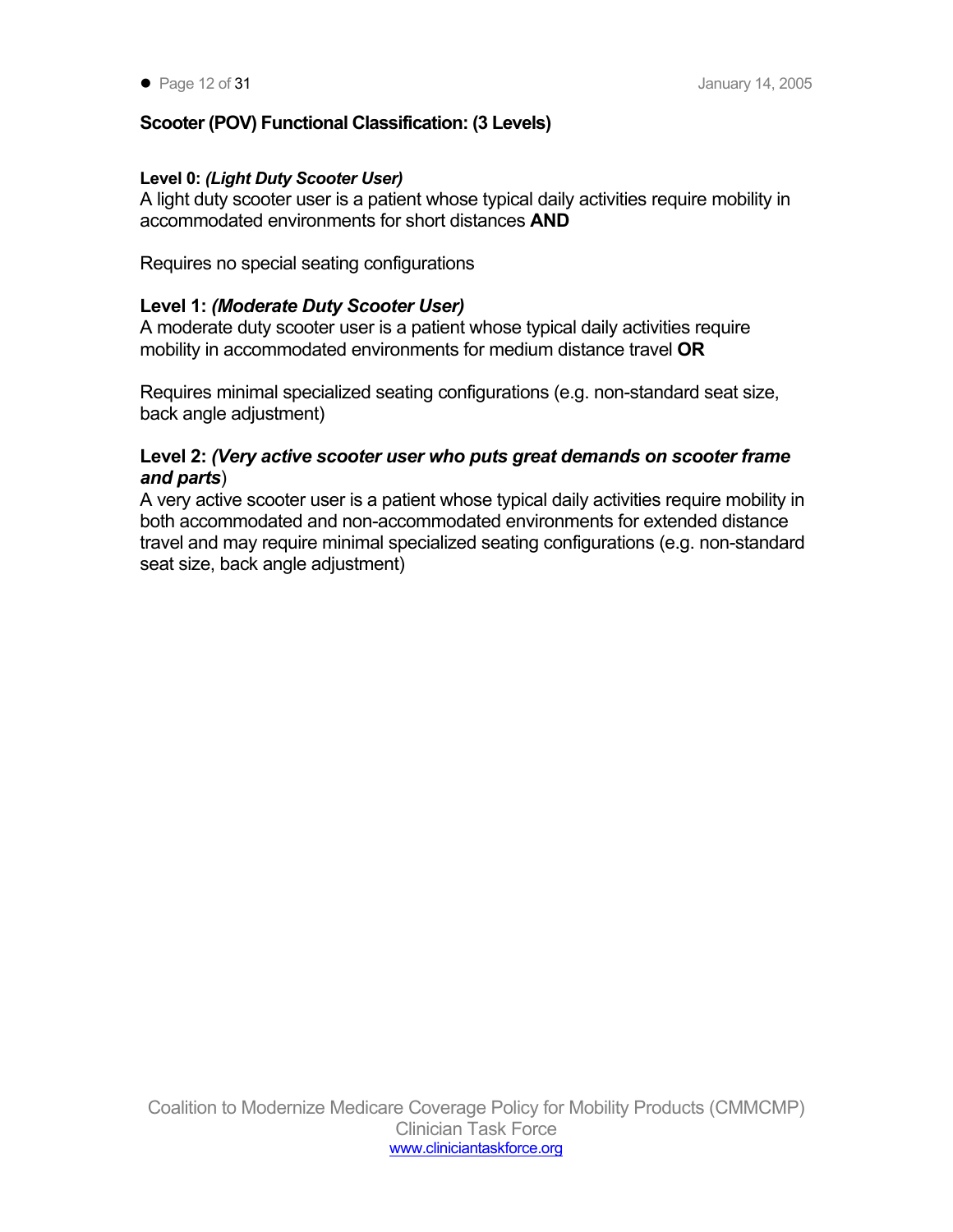## **Power Mobility Functional Classifications: (5 Levels)**

## **Level 0:** *(Power assisted manual wheelchair user):*

A power assisted manual wheelchair user is a patient whose typical daily activities require mobility in accommodated environments **AND** 

Is unable to consistently propel a manual wheelchair distances required for typical daily activities **OR** meets clinical criteria for manual wheelchair use but routinely encounters terrains and environments that are impractical or unmanageable with an ultra-lightweight manual wheelchair **AND** 

Has the ability to propel the wheelchair via the handrims **AND**

Requires adjustable wheel capability to optimize wheelchair propulsion **AND** 

Is able to maintain skin integrity through postural shifts, therefore does not need mechanical method of pressure relief **AND** 

There is no indication from diagnosis, prognosis or symptomotology that functional needs will change within the lifetime of the equipment

## **Level 1**: *(Light duty powered wheelchair user)*

A light duty powered wheelchair user is a patient whose typical daily activities require mobility in primarily accommodated environments **AND** 

Has the ability to operate a standard joystick and requires only one drive mode (allows only one set of programmable drive parameters i.e. acceleration, deceleration, turning speed, forward speed, backward speed) with a speed control for safe driving in all environments of use **AND** 

No special seating configurations are needed **AND** 

Able to maintain skin integrity through postural shifts, therefore does not need mechanical method of pressure relief **AND** 

No indication from diagnosis, prognosis or symptomotology that functional needs will change within the lifetime of the equipment

## **Level 2**: *(Moderate duty powered wheelchair user)*

A moderate duty powered wheelchair user is a patient whose typical daily activities require long distance mobility in accommodated environments **AND** 

Has the ability to operate a standard joystick **AND**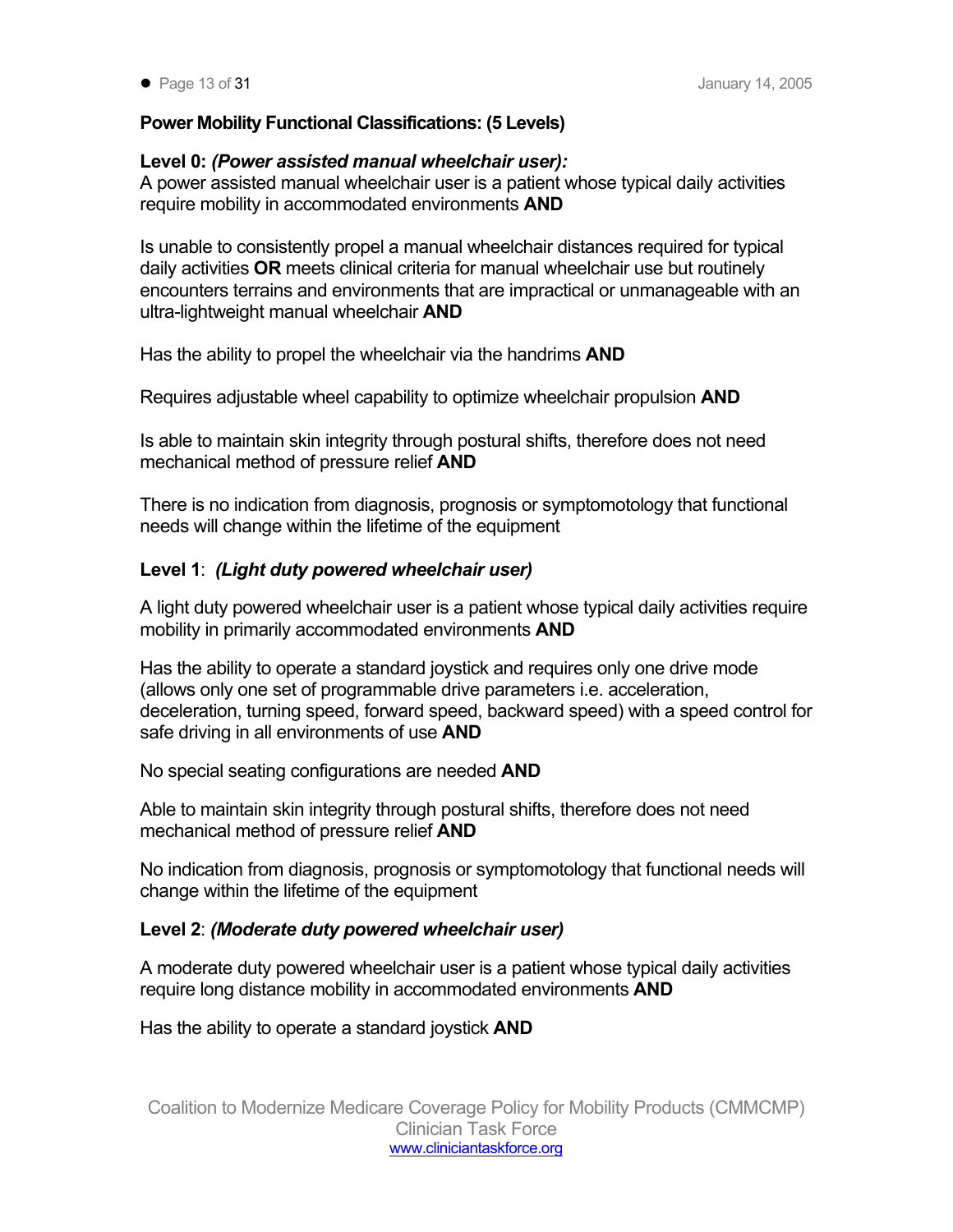Requires multiple drive modes (allows more than one set of programmable drive parameters i.e. acceleration, deceleration, turning speed, forward speed, backward speed) in order to safely drive in all environments of use **AND** 

Requires adjustable seating configuration to optimize seated posture, balance, stability or to accommodate skeletal deformity or head and trunk weakness/fatigue **AND** 

Is able to maintain skin integrity through postural shifts, therefore does not need mechanical method of pressure relief **AND** 

There is no indication from diagnosis, prognosis or symptomotology that functional needs will change within the lifetime of the chair

## **Level 3 (Active high demand power wheelchair user):**

An active, high demand powered wheelchair user is a patient whose typical daily activities require mobility over extended distances in accommodated and nonaccommodated environments **AND** 

Daily functional mobility needs require a wheeled mobility device with suspension to absorb high force loads from curb dropping and road vibrations exacerbating pain and/or triggering spasticity

## **Level 4**: *(Powered wheelchair user with complex needs)*

A powered wheelchair user with complex needs is a patient whose typical daily activities require mobility over extended distances in accommodated and nonaccommodated settings on a regular basis **AND** 

Is at increased risk of pressure sore development due to inability to perform adequate pressure relief technique **AND** 

One or more power seating features (tilt, recline, standing) may be needed for pressure relief, bladder management, edema, transfers and/or fatigue **AND** 

Uses either a joystick or needs an alternate control system **AND**

May require the use of multiple drive modes for consistently safe mobility **OR**

There is an indication from diagnosis, prognosis or symptomotology that functional needs will change within the lifetime of the chair to require changes in either electronics for drive control or the need for power seating options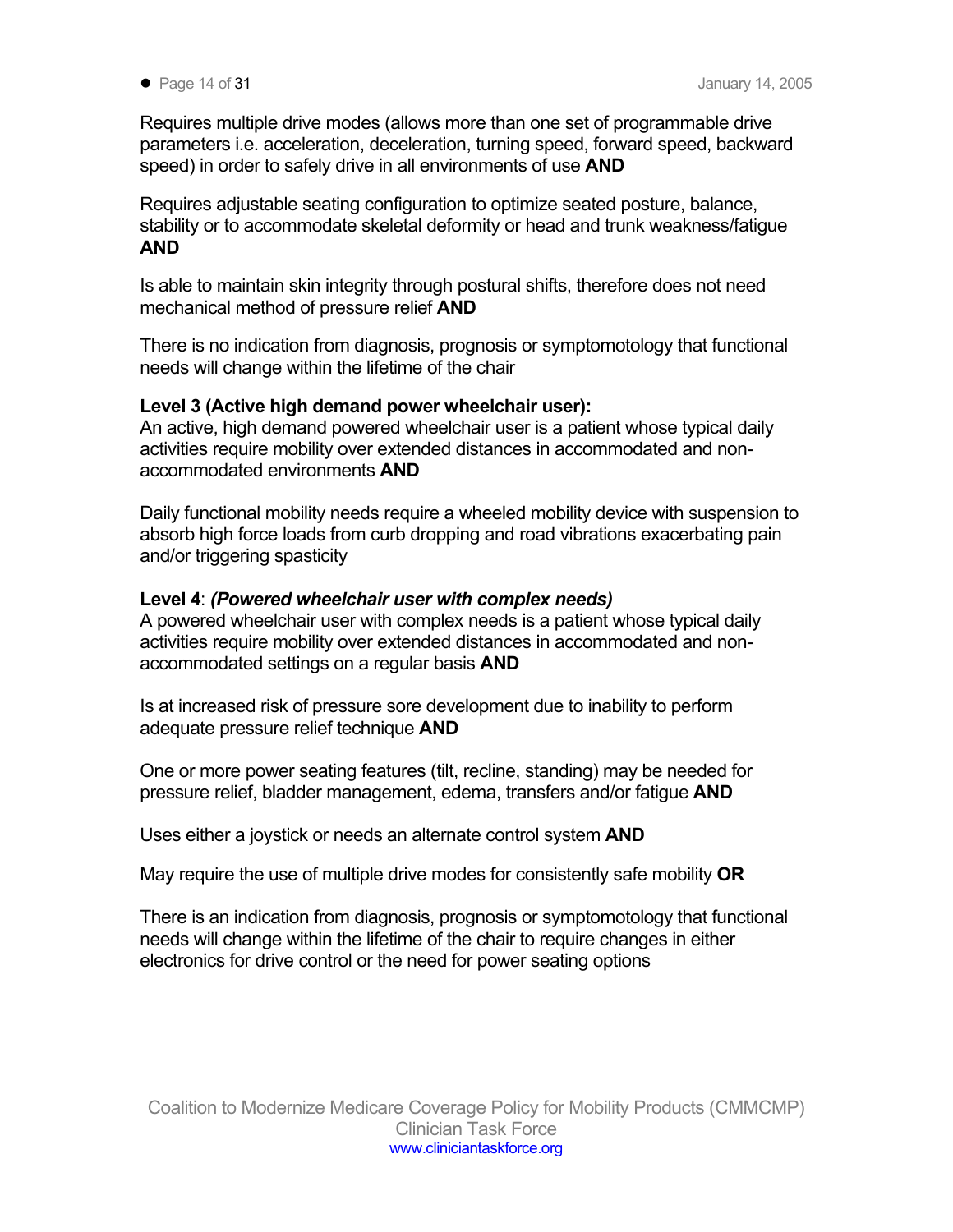Laura Cohen PhD, PT, ATP<br>Clinical Research Scientist<br>Clinical Research Scientist Clinical Research Scientist Crawford Research Institute Crawford Research Institute NH-ATEC [New Hampshire](mailto:Kad820@verizon.net) New Hampshire New Hampshire Atlanta, Georgia  $\frac{\text{Kad820@verizon.net}}{\text{RESNA Member}}$  $\frac{\text{Kad820@verizon.net}}{\text{RESNA Member}}$  $\frac{\text{Kad820@verizon.net}}{\text{RESNA Member}}$ 

Michael Babinec, OTR/L, ABDA, ATP 
<br>
The Invesse Cern Corp Control Control opdigiov@uic.edu The Invacare Corp. [Elyria, Ohio](mailto:mbabinec@invacare.com) Linda-Jeanne Elsaesser PT, ATP [mbabinec@invacare.com](mailto:mbabinec@invacare.com) Consultant RESNA Member, AOTA Member Elsaesser Consulting, Inc.

Adrienne F Bergen PT, ATP/S<br>
Consultant [elsaesser@enter.net](mailto:elsaesser@enter.net)<br>
Delray Beach, FL<br>
Delray Beach, FL [adriennebergen@aol.com](mailto:adriennebergen@aol.com)<br>RESNA Member, Friend of NRRTS Physical Therapy Instructor

Kendra Betz, PT VA Puget Sound Health Care System Wa Downey CA Downey CA Shington in the shine of the shington in the shington in the shington in the shington in the shington in the shington in the shington in the shington in the shington in the shington in the shington i

Susan Christie, PT, ATP<br>
Supervisor, Assistive Technology Center<br>
Bryn Mawr Rehab Hospital<br>
Malvern, PA United Spinal Association<br>
Christies@MLHS.org<br> [christies@MLHS.org](mailto:christies@MLHS.org)<br>
Christies@MLHS.org<br>
Mew York, NY<br>
Zlandsman@uniteds

**CTF Member List:** Elizabeth Cole, MSPT Director of Education, Sunrise Medical Longmont, CO **Co- Coordinators** [Elizabeth.cole@sunmed.com](mailto:Elizabeth.cole@sunmed.com)

Barbara Crane, PhD, PT, ATP<br>
Assistant Professor, Physical Therapy<br>
University of Hartford<br>
Hartford, CT<br>
Director of Rehabilitation Technology<br>
MedStar, Inc.<br> [College Point, NY](mailto:gdcrts@aol.com)<br>
Director of Rehabilitation Technology<br>
MedS

**Task Force Members**<br> **Task Force Members Assistive Technology Unit, UIC** Assistive Technology Unit, UIC

Rancho Los Amigos National Rehabilitation **Center** 

Mike Boninger, MD<br>
University of Pittsburgh Atlanta, GA Shepherd Center Atlanta, GA Pittsburgh, PA [David\\_Kreutz@shepherd.org](mailto:David_Kreutz@shepherd.org) [boninger@pitt.edu](mailto:boninger@pitt.edu) APTA Member, RESNA Member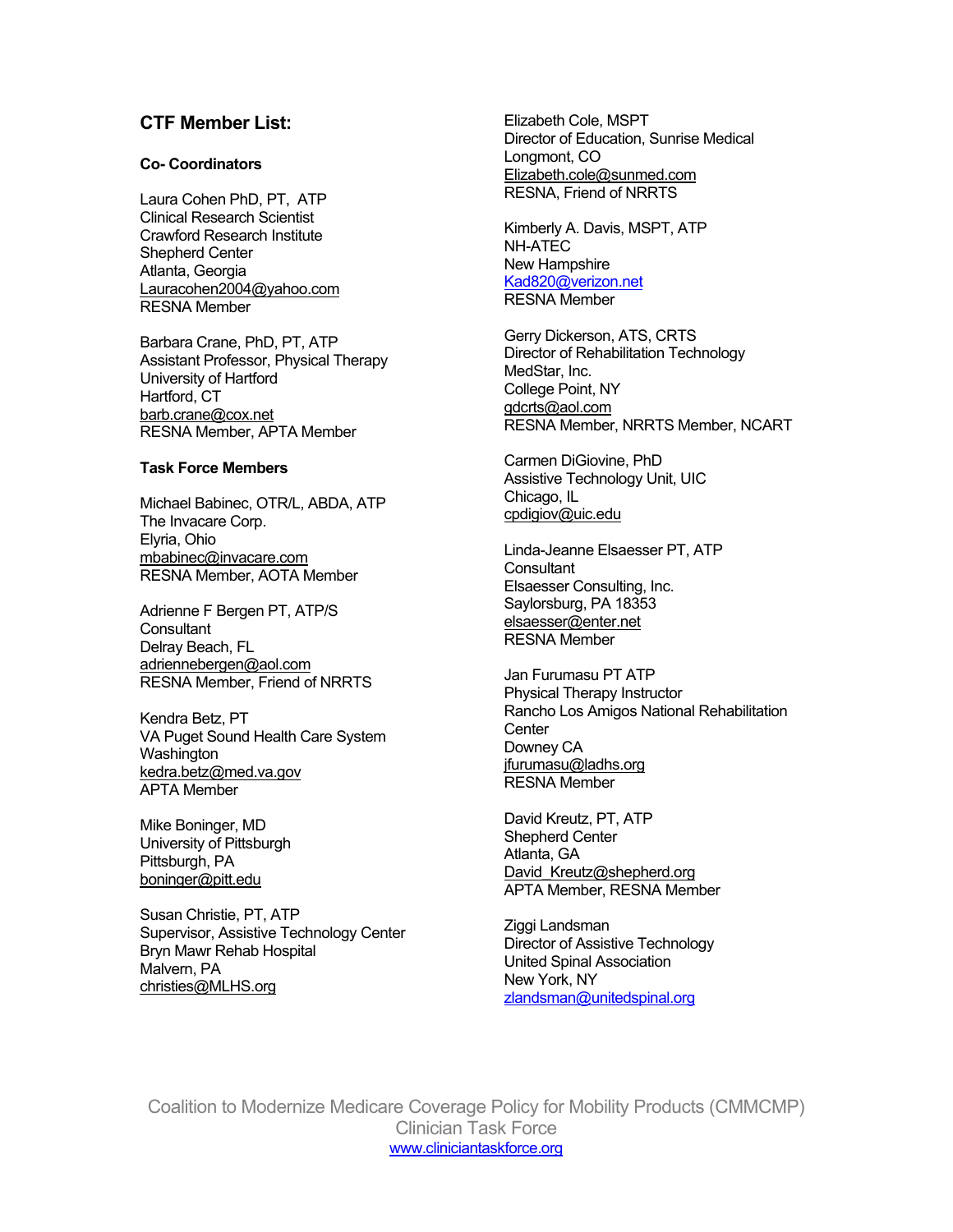Barbara Levy, PT, ATP Supervisor Seating and Mobility Clinic Guidean Musica Pedersen MBA, OTR/L, ATP CarePartners/Thoms Rehabilitation Hospital Asheville, NC [BLevy@CarePartners.org](mailto:BLevy@CarePartners.org) entitled and relation institute of Chicago APTA Member, APTA Liaison, RESNA Chicago, IL Member, Friend of NRRTS in the state of pedersen@ric.org

Dan Lipka, M. Ed., OTR/L, ATS President, NRRTS Tina Roesler MSPT Miller's Assistive Technologies Director of Training and Education Akron, OH The ROHO Group [ddl@millers.com](mailto:ddl@millers.com) Belleville, IL RESNA Member, NRRTS Member, AOTA Member, NCART Member

Eva K. Ma OTR, ATP, ABDA Mark R. Schmeler, MS, OTR/L, ATP Consultant Director, Center for Assistive Technology Portland, OR University of Pittsburgh Medical Center [EvaMa@aol.com](mailto:EvaMa@aol.com) Pittsburgh, PA<br>AOTA member, NDTA, RESNA member, examplement@upmc.edu AOTA member, NDTA, RESNA member, Friend of NRRTS And The State of AOTA Member, RESNA Member

Simon Margolis, CO, ATS, ATP Mary Shea, OTR/L VP for Clinical and Professional Development Kessler Rehabilitation Hospital National Seating and Mobility, Inc New Jersey Plymouth, MN [mshea@kessler-rehab.com](mailto:mshea@kessler-rehab.com) [smargolis@nsm-seating.com](mailto:smargolis@nsm-seating.com) RESNA Member RESNA Member, NRRTS Member, NCART Member Jill Sparacio, OTR/L, ATP, ABDA

Chris Maurer, PT, ATP Homes Shepherd Center **Downers Grove, IL** Atlanta, GA **Otspar@aol.com** Chris Maurer@shepherd.org Manuscription AOTA Member APTA Member

Minkel Consulting [stockman@u.washington.edu](mailto:stockman@u.washington.edu) New York [jminkel@aol.com](mailto:jminkel@aol.com) **David Wysocki, MS, OTR/L, ATP** 

Jill Monger PT, MHS, ATP Raleigh, NC Assistant Professor, MUSC Seating Clinic **[DWysocki@nc.eastersealsucp.com](mailto:DWysocki@nc.eastersealsucp.com)** Director AOTA Member, RESNA Member Medical University of South Carolina Mt. Pleasant, SC [carterjm@musc.edu](mailto:carterjm@musc.edu) APTA Member, RESNA Member

Administrative Director Specialized Therapy **Services** AOTA Member, RESNA Member

[Tinar@therohogroup.com](mailto:Tinar@therohogroup.com) RESNA Member, APTA Member

Sparacio Consulting Services and Misericordia

Pam Stockman, OTR/L Jean Minkel, PT **University of Washington Medical Center** 

APTA Member, RESNA Liaison State Director, Therapeutic Support Services Easter Seals UCP North Carolina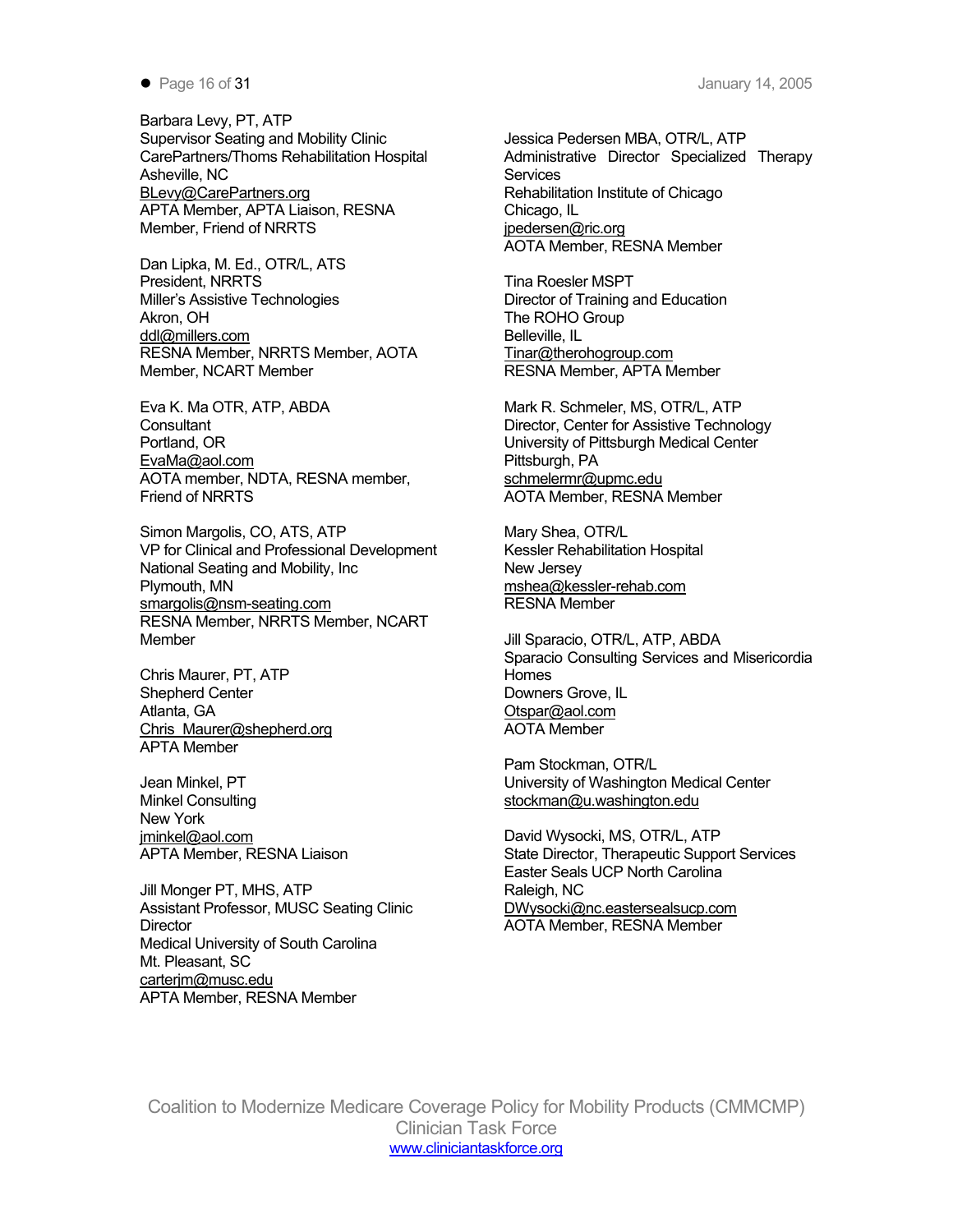# **Appendices**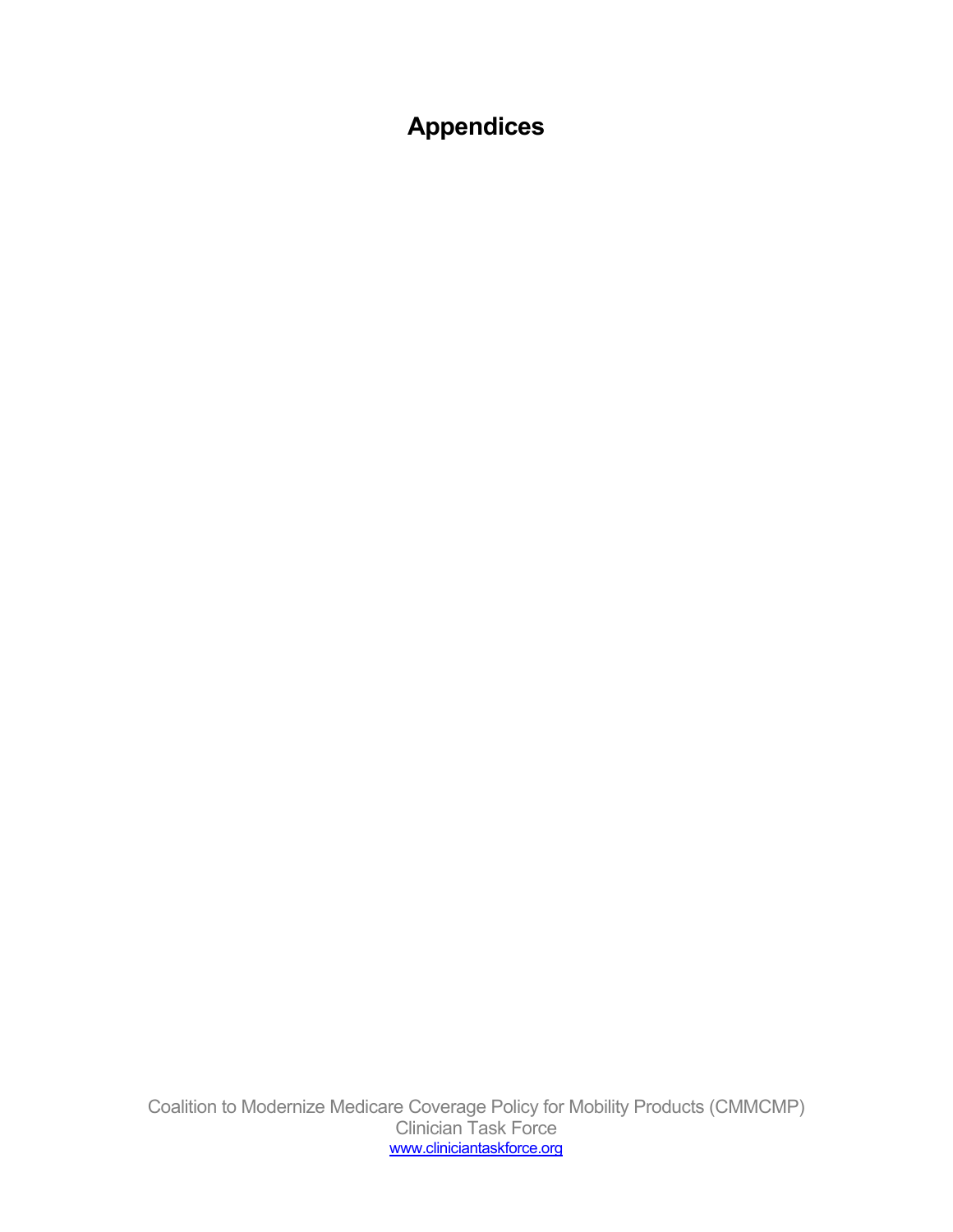## **Appendix A Medicare Wheeled Mobility Device Clinical Evaluation**

A clinical assessment is required to support all determinations that an individual lacks functional ambulation and therefore requires a wheeled mobility device to meet the mobility needs arising in the course of typical daily activities. An assessment team, consisting of two or more of the following: a physician, clinical professional (such as an occupational or physical therapist) and a supplier, will be responsible for data collection.

The clinical assessment process will gather data related to the individual, the environment and the technology. Seven related topics will be assessed:

- $\blacksquare$  the individual's medical history;
- physical abilities and needs;
- functional abilities and needs;
- seating and positioning abilities and needs;
- home accessibility:
- **u** currently used assistive devices; and
- **EXECUTE:** environmental considerations.

The goal of the clinical assessment is to provide all the data necessary for the professional team to make determinations about the individual's need for a wheeled mobility device and recommendations and prescriptions for the specific device and equipment appropriate for that individual.

For purposes of completeness, the proposed evaluation presents a list of assessment topics and clinical evaluation components in detail. Many of these items will be documented for all individuals who receive a wheeled mobility device assessment. However, some individuals will require a more extensive evaluation process than others, based on unique factors applicable to one or more of the areas of inquiry. The assessment team determines which factors must be assessed and whether additional professionals must be involved.

In addition to the mobility device evaluation, a seating/positioning assessment is often necessary, particularly if sitting balance is impaired or if there are any postural deformities, orthopedic limitations, neuromotor control issues and/or pressure management needs. The seating/positioning evaluation most often will precede the wheeled mobility evaluation as the seating/positioning system must interface with the wheeled mobility base and functional use of wheeled mobility is dependent on appropriate seating/positioning.

The Clinician Task Force strongly recommends the use of a team process for the evaluation and assessment of wheeled mobility devices.A team process founded on effective communication, problem solving, and thorough evaluation is essential to arrive at an appropriate person- technology- environmental match. In addition to the patient and care attendants or family members, the health care team may vary by regional availability or patient needs. Along with the physician may be one or more of the following; the physical and/or occupational therapist who is providing primary care; when needed, a therapist specializing in seating/positioning and wheeled mobility assistive technology;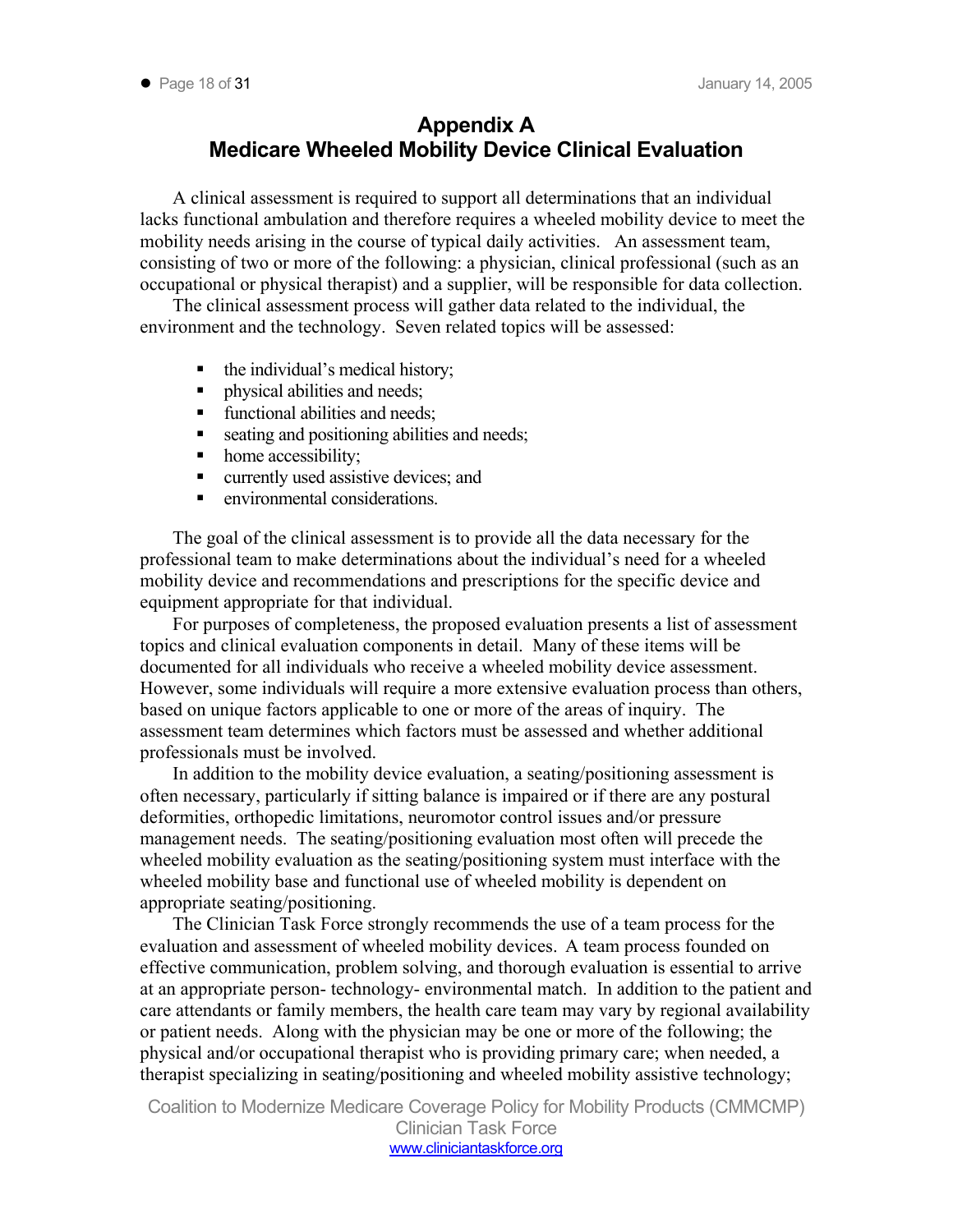and a supplier. In some settings, a rehabilitation engineer will also be involved in the assessment process. The physician finalizes and provides all necessary prescriptions associated with the team recommendations.

The outcome of the clinical assessment process is the determination of a treatment plan. That plan includes the need for, and the recommendation and prescriptions of specific equipment and accessories to enable the individual to meet the mobility needs arising in the course of typical daily activities. The treatment plan also identifies the fitting, adjustment, and training services the individual may require to use the equipment to achieve the mobility needs arising the in the course of the individual's typical daily activities.

For all aspects of the Wheeled Mobility Device Clinical Evaluation, the primary care clinician **or** clinical team will determine the required extent of data collection and the specific elements of each evaluation. For purposes of illustration, three levels of evaluation are described. The majority of Medicare beneficiaries will have only basic or intermediate level needs and will not require an extensive evaluation and assessment process. However, a face-to-face evaluation of the patient's functional abilities and needs by a qualified medical professional is necessary to achieve the goals of preventing waste and abuse, even for patients with only basic mobility needs. Patients requiring more advanced powered mobility devices or extensive seating and positioning, will require the more extensive evaluation and assessment process described below. By assuring consistent procedures performed by competent and independent professionals, this more advanced evaluation process will aid in the goals of preventing waste and abuse of the Medicare system – particularly in the provision of powered mobility devices.

Patients with the most basic level of mobility needs  $-e.g.$  those requiring basic manual mobility devices with limited degrees of adjustability and simple seating support, will only require a cursory review of the seven major evaluation components (medical history, physical abilities and needs, functional abilities and needs, seating and positioning needs, home accessibility, currently used devices and environmental considerations). These patients typically have good sitting balance and do not have extensive neuromotor involvement. They may be recovering from a temporary medical condition or recuperating from surgical intervention. Often this basic evaluation will be performed by only one medical professional – for example a primary care physician, or a physical or occupational therapist. This evaluation will result in the completion of part B of the Certificate of Medical Necessity and need only determine that the patient is not able to functionally ambulate and requires a basic mobility device for temporary or dependent mobility. This very basic equipment will typically be provided by a durable medical equipment provider or through a pharmacy.

The next level of complexity, the intermediate level, will involve more in-depth review of the seven areas of evaluation (listed above). Examples of these patients include those with ambulation and mobility endurance limitations, typically from nonneurological diagnoses. They have intact or good sitting balance. These patients have simple or no seating and positioning needs but require a means of independent mobility to meet their typical daily functions. They may have arthritic conditions or cardiac and respiratory conditions that prevent functional ambulation and limit overall endurance. Patients in this category typically function in accommodated environments. The brief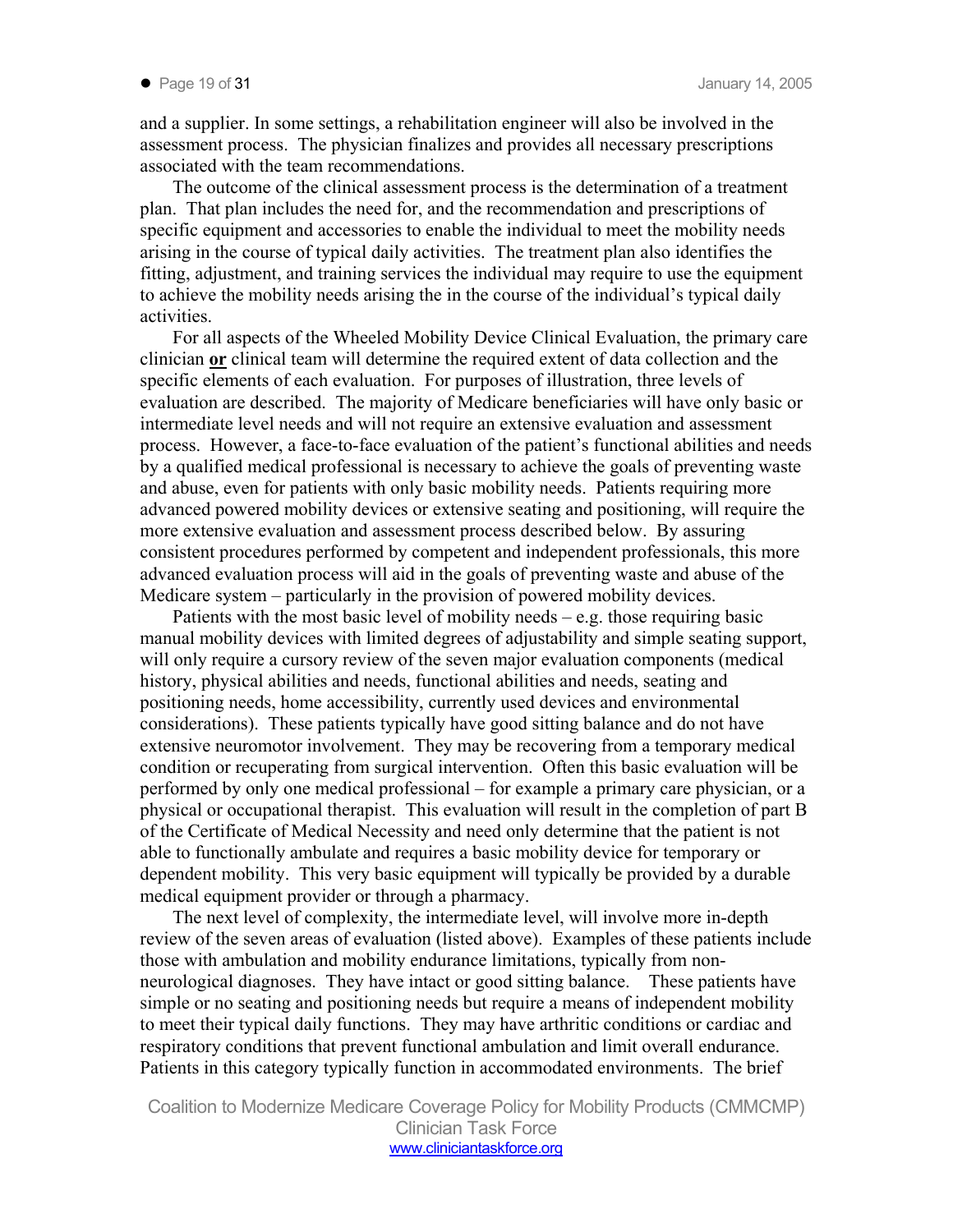evaluation needs to determine the inability to functionally ambulate and whether the patient's needs can be met with a manual wheelchair or not. If a manual wheelchair will not meet the typical daily mobility needs, then enough data need to be collected to determine if a scooter or light duty powered wheelchair is appropriate. The main components of the evaluation remain the same, but a less extensive team process will be needed. Often these evaluations will be provided by a primary care clinician – and may be provided in association with a durable medical equipment or rehabilitation technology supplier. The devices necessary for patients with intermediate level needs may be provided by DME providers or by rehabilitation technology suppliers.

The final level described incorporates patients with complex seating and mobility needs. This is a relatively small portion of the Medicare population and includes those with much more extensive seating and positioning needs. Patients in this category often have neurological disease involvement causing quadriparesis or quadriplegia. They are unable to sit without external support or require support of both hands to maintain sitting balance. These patients will require a much more extensive evaluation process, as described below, and this process should be completed by a team of professionals including a rehabilitation technology supplier. Most will require advanced seating and positioning in addition to mobility assistance. They are also the most active individuals and function in non-accommodated environments on a frequent basis. The evaluation and assessment process described below is most applicable to this final level of patients. While the major areas of evaluation remain the same, the amount or complexity of data within each evaluation area is far greater for the complex level of patient. All possible components or factors to be evaluated are listed and described below.

### **History and interview**

The history and interview process includes:

- referral information
- demographic data
- evaluation of typical daily mobility needs
- medical history
- surgical history
- equipment use history
- functional mobility needs and goals

Each of these areas is described in more detail below.

### **Referral Information**

It is important to note who referred the patient for the wheelchair evaluation (e.g. physician, nurse, social worker, therapist, patient self referral, family member, equipment supplier), the reason for the referral (e.g. impaired functional ambulation), and any other therapy services the patient receives and the purpose of these services (e.g. out patient therapy services, home care services, respiratory services). It is also important to note if the patient uses any other assistive or adaptive devices or communication devices.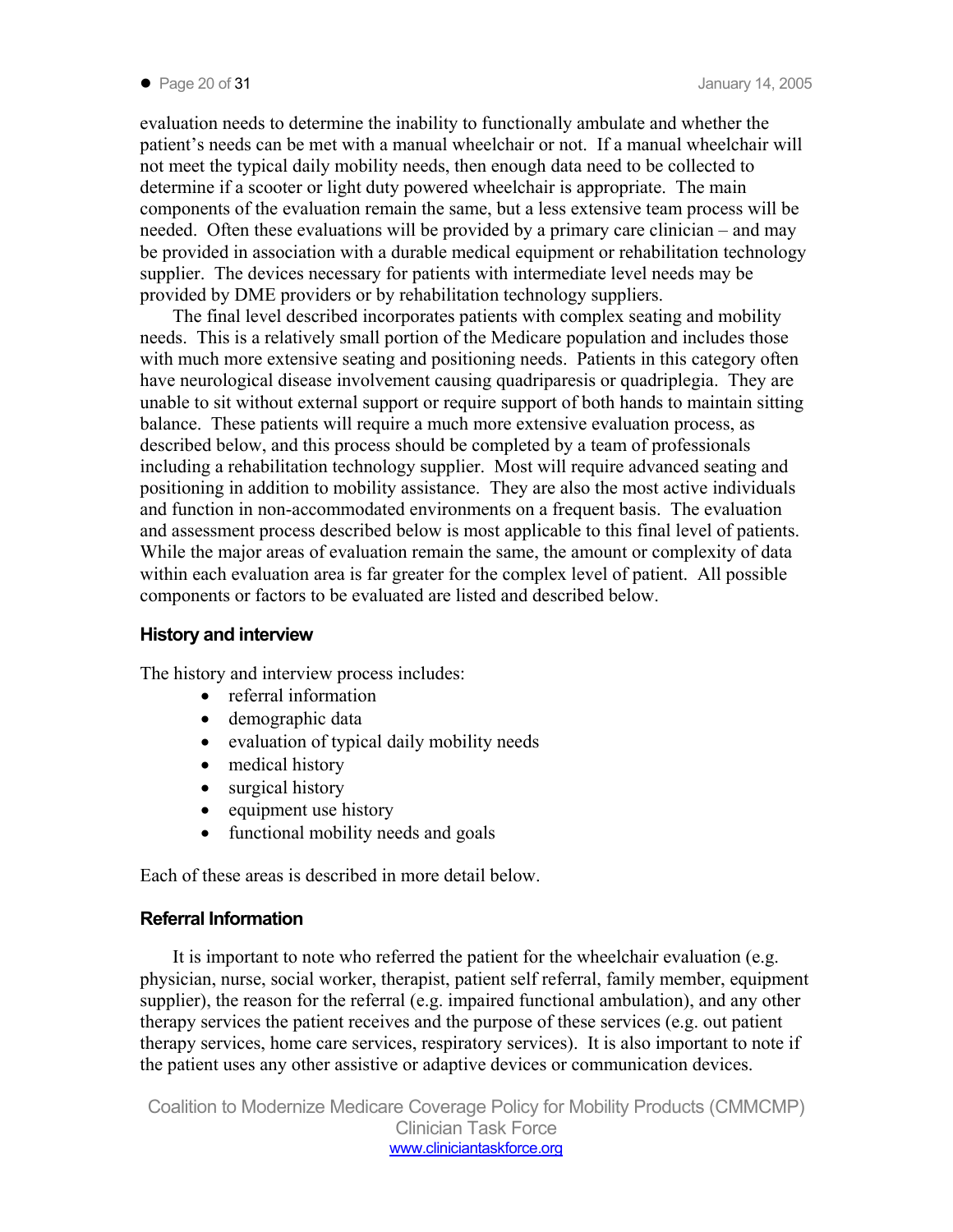## **Demographic Data**

Demographic data includes: patient's height and weight, date of birth, insurance or third party payer information.

## **Evaluation of Typical Daily Mobility Needs**

In order to make an appropriate technology recommendation, data must be collected regarding the patient's mobility needs arising in the course of typical daily activities and any difficulties the patient has meeting these mobility needs. Data also is required regarding the patient's living environment, transportation methods, and caregiver availability. Notes should indicate any recent or anticipated changes in work/home/school status.

### **Medical History**

The medical history includes: primary and secondary diagnoses, onset dates of these conditions, nature of the medical conditions involved (progressive vs. static; acute vs. chronic), current medications used, allergies, precautions, spasticity management interventions, previous and/or future orthopedic or other surgeries, and history of skin breakdown and treatment intervention. It is also important to note any life support systems in use (e.g. ventilators, oxygen, suction) or the future potential need for this equipment. Notes will indicate whether the patient uses orthotic or prosthetic devices while in the wheeled mobility device.

The interview also includes identification and notation of the wheeled mobility technologies currently or previously used by the patient and the patient's preferences and rationale for a future wheeled mobility device. These factors will be subject to comprehensive examination later in the evaluation and assessment process.

### **Physical assessment**

A physical assessment is an essential component for clinical decision making to determine the seating and wheeled mobility prescription. This process allows a clinician to identify seating and mobility problems, assess potential, set goals, and determine the necessary equipment features required to attain those goals. This assessment includes sitting and standing balance assessments, upper and lower extremity range of motion and strength assessments, trunk and pelvic postural assessment, and motor planning, motor control and muscular endurance assessment. If needed, additional elements may include trunk and neck range of motion and muscle strength, skin inspection, sensory testing, muscle tone assessment, testing for presence of primitive reflexes, righting and equilibrium reactions.

A sitting balance assessment is conducted with the patient seated on a mat to determine and document whether the patient is:

- able to weight shift
- able to sit "hands free"
- able to sit with the help of one or two hands, "hands dependent"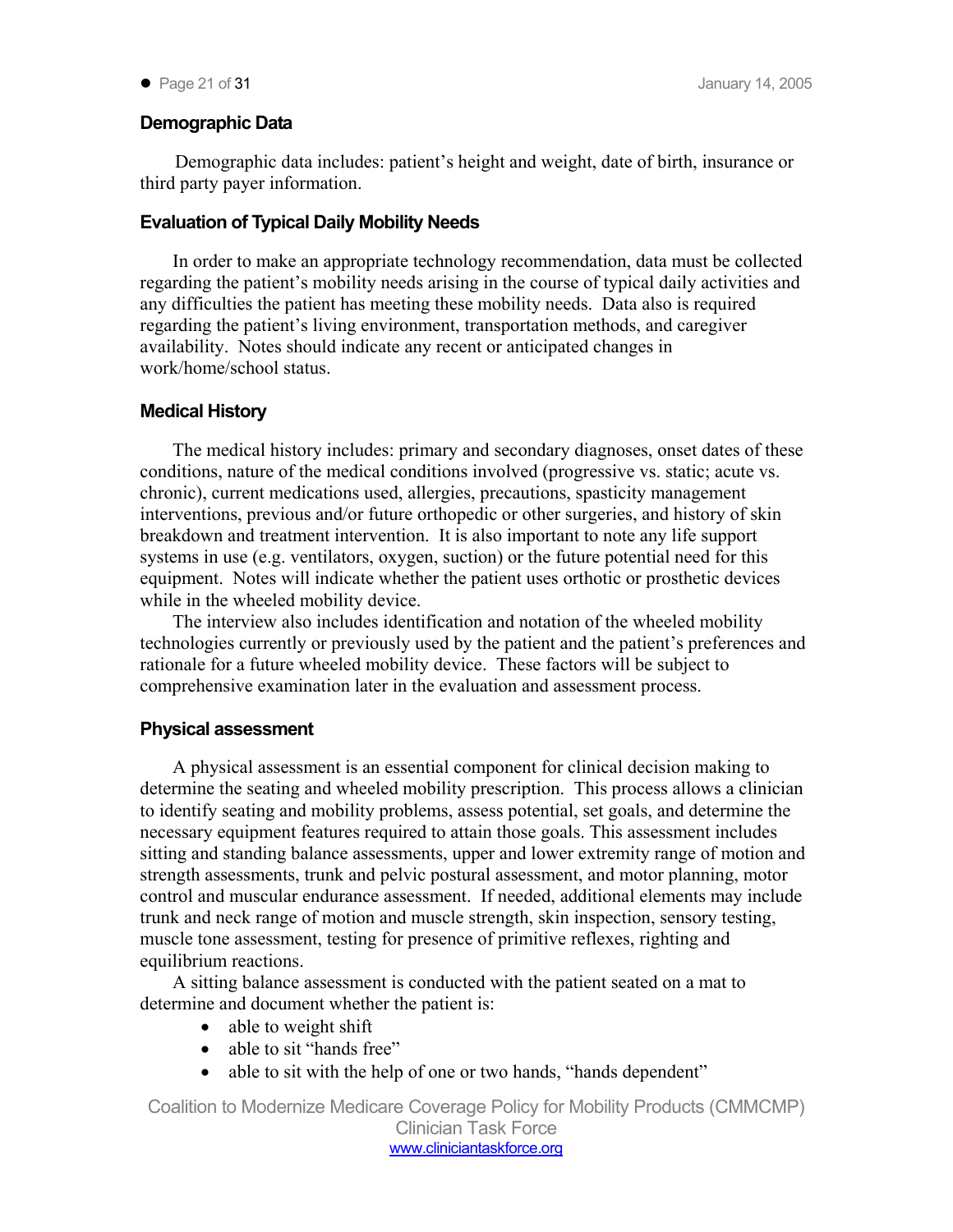• unable to self-support even with use of two hands "externally supported" More in-depth testing of seated posture and preferred seating body angles are important for a patient who requires significant postural support while using a wheeled mobility device (i.e. hands dependent sitters or those requiring external support to sit). Sitting posture and any abnormalities noted while using the current wheeled mobility device will be assessed and described (e.g. excessive kyphosis or lordosis, scoliosis, posterior or anterior pelvic tilt, pelvic obliquity, pelvic rotation, abnormal hip abduction/adduction or rotation). During this mat assessment, any postural abnormalities are assessed to determine if they are flexible in nature, fixed in nature, or a combination. Specific postural supports designed to either correct a flexible deformity or accommodate a fixed deformity are described at this time.

Joint range of motion, specific to seating and positioning, is necessary to match physical measurements to technology components. These measurements include true hip flexion capability, ability to extend the knees with the hips flexed, and ankle range of motion with the knees flexed. Other measures may be needed depending on the seated posture needs of the patient including trunk flexibility (amount of lordosis, kyphosis or scoliosis) and head control and positioning. During this assessment, body dimensions are needed to determine the size and configuration of the seating support system that will be interfaced with the wheeled mobility device.

A sensory assessment is performed if there are any neurological deficits or if a patient has peripheral vascular disease. This sensory evaluation can include an assessment of light touch, temperature and pain, sensation, and proprioception.

If the patient has any history of skin breakdown, current skin breakdown, or is at increased risk for skin breakdown, assessment of the patient's skin integrity is essential. The location and staging of any current or healed pressure ulcers will be noted. Locations of any healed wounds or surgical scars and tissue or skeletal abnormalities creating at risk sites (i.e. bony prominences) should also be noted.

A pain assessment is indicated if the patient has any complaints related to pain. It is important to note the location of the pain, what causes the pain to worsen, what alleviates the pain. The effect of activities such as walking or wheelchair propulsion on the pain is also critical.

Specific measures that may be useful in the physical assessment include the Short Form of the McGill Pain Questionnaire (SF-MPQ), the Ashworth Score (tone assessment), ROM (goniometry), MMT (manual muscle test), Braden scale or Norton score (pressure ulcer risk assessment) and pressure mapping assessment (pressure assessment).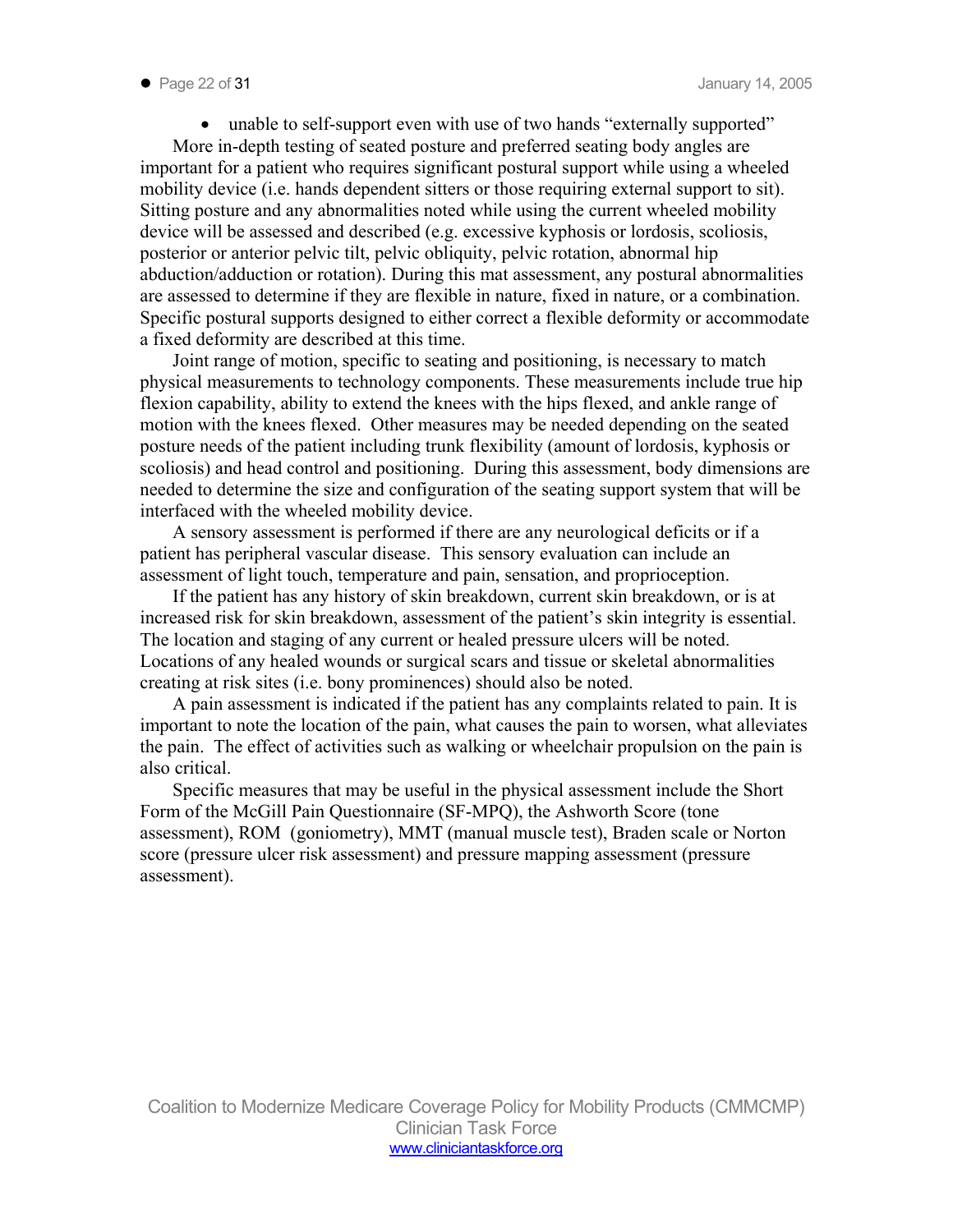## **Functional assessment**

Important elements of a functional assessment include:

- cognitive skills assessment
	- memory skills, problem solving abilities, judgment and safety issues, attention and concentration
- vision and hearing status
- functional ambulation ability
- fall history and risk
	- frequency of falls, any known causes of falls, is the patient able to get up following a fall, has the patient suffered any injuries due to these falls – treatments to minimize fall risks
- endurance assessment
	- how long a patient can stand, distance walked before needing to sit
	- how far a patient can propel a manual wheelchair
- description of function on the "best" and "worst" days
	- particularly important for medical conditions that cause fluctuations in weakness or endurance, such as multiple sclerosis
- **bed mobility assessment**
- transfer assessment
	- transfers from bed to wheelchair, to commode chair, to car;
	- type of transfer used, equipment needed and the level of outside assistance required
- **ADL** functional assessment
	- bathing, dressing, grooming, feeding
	- should note ADLs performed while seated in the wheelchair
- **IADL** functional assessment
	- meal preparation, shopping, laundry, banking, household maintenance

Ambulation assessments would be performed without and then with the aid of assistive gait devices. If functional ambulation is not possible, even with an assistive gait device, then the mobility assessment continues using a manual wheelchair. If a patient is already using a wheelchair, then the number of hours of daily wheelchair use is noted. Skills that would be assessed include the ability to propel a manual wheelchair – the type of wheelchair used, the distance propelled, the efficiency or speed of propulsion, and the ability to manage environmental barriers (such as carpeting, door frames, ramps). If a patient is unable to meet the mobility needs arising in typical daily activities using a manual wheelchair, then an assessment for potential use of a power-operated vehicle (POV) will follow. If a POV will not adequately meet typical mobility needs, a powered wheelchair evaluation is required. This includes the ability to operate a standard joystick, the most effective type of alternative controls (if needed), management of doorways, obstacle avoidance skills, management of different ground surfaces, door thresholds, small rises, and overall safety using the device.

If a patient will be using a wheeled mobility device for most of his or her out of bed seating/positioning, then an assessment of his or her ability to perform independent weight shifts is essential in minimizing skin breakdown problems and determining the need for specialty seating equipment.

Coalition to Modernize Medicare Coverage Policy for Mobility Products (CMMCMP)

Clinician Task Force www.cliniciantaskforce.org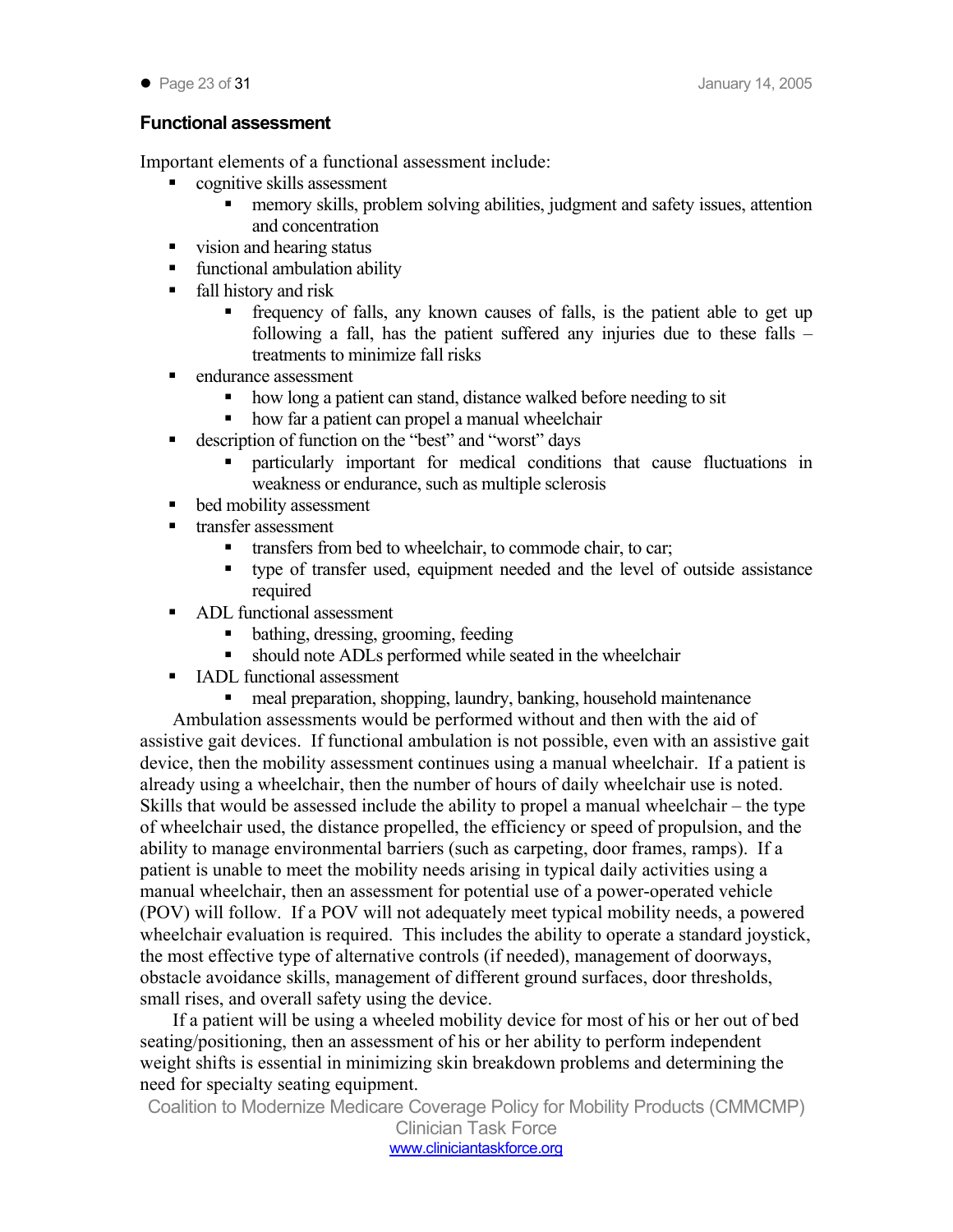Specific tests that may be used during the functional assessment include:

- $\bullet$  the Timed Get Up and Go Test (fall risk a score of greater than 11 seconds indicates increased risk of falling),
- Tinetti Assessment Tool (fall risk –a score of less than 23 indicates a risk of falling),
- $\bullet$  the Berg Balance Test (fall risk a score of less than 20 indicates a patient is likely to be unable to ambulate), and
- the Borg Scale of Perceived Exertion (endurance).

## **Assessment of current equipment (only applicable for patients already using wheeled mobility devices)**

A description of the device currently used by the patient is important. The critical factor to assess is the ability of the current device to meet the mobility needs of the patient arising in typical daily activities. However, other information impacts the technology recommendation as well such as, the status (i.e. rental, purchased, loaner equipment) and condition of the seating/positioning system and wheeled mobility device. In addition, information regarding the age of the equipment is obtained, or problems associated with the use of the device are described. The person responsible for caring for this equipment is identified and asked for input regarding necessary features of a new device. The positive and negative features of the current equipment are noted. The reason why the current device is no longer meeting the patient's needs is determined (e.g. changes in the patient's condition, age and wear and tear on the equipment, etc.) and any changes/modifications required specified. Mobility equipment that was tried in the past is noted and reasons for failures of these devices to meet the patient's needs are identified.

In addition to the current wheeled mobility technology used, any other assistive devices used by the patient are described – including environmental control systems, life support systems, and communication or speech generating devices. Compatibility and interfacing requirements of this other equipment will need careful consideration in determining the features of a new device.

### **Home environment and transportation survey**

If a patient is determined to require a wheeled mobility device through this evaluation, then a home access survey is needed. When performing the home access survey, it is preferable to assess mobility and function using the recommended equipment. If more than one device is under consideration, then a home assessment using each type of alternative device is indicated in order to determine which best meets the goals of use.

Items to be reviewed include entrance/exit requirements (i.e. ramps, stairs, elevator), general layout of the home environment, doorway widths including all doors used by the patient (i.e. bedroom, bathroom, living area), access to sink, commode, tub/shower and kitchen, floor coverings (carpet, rugs, etc.), threshold heights, bed height, other chairs used by the patient and seat height/configuration.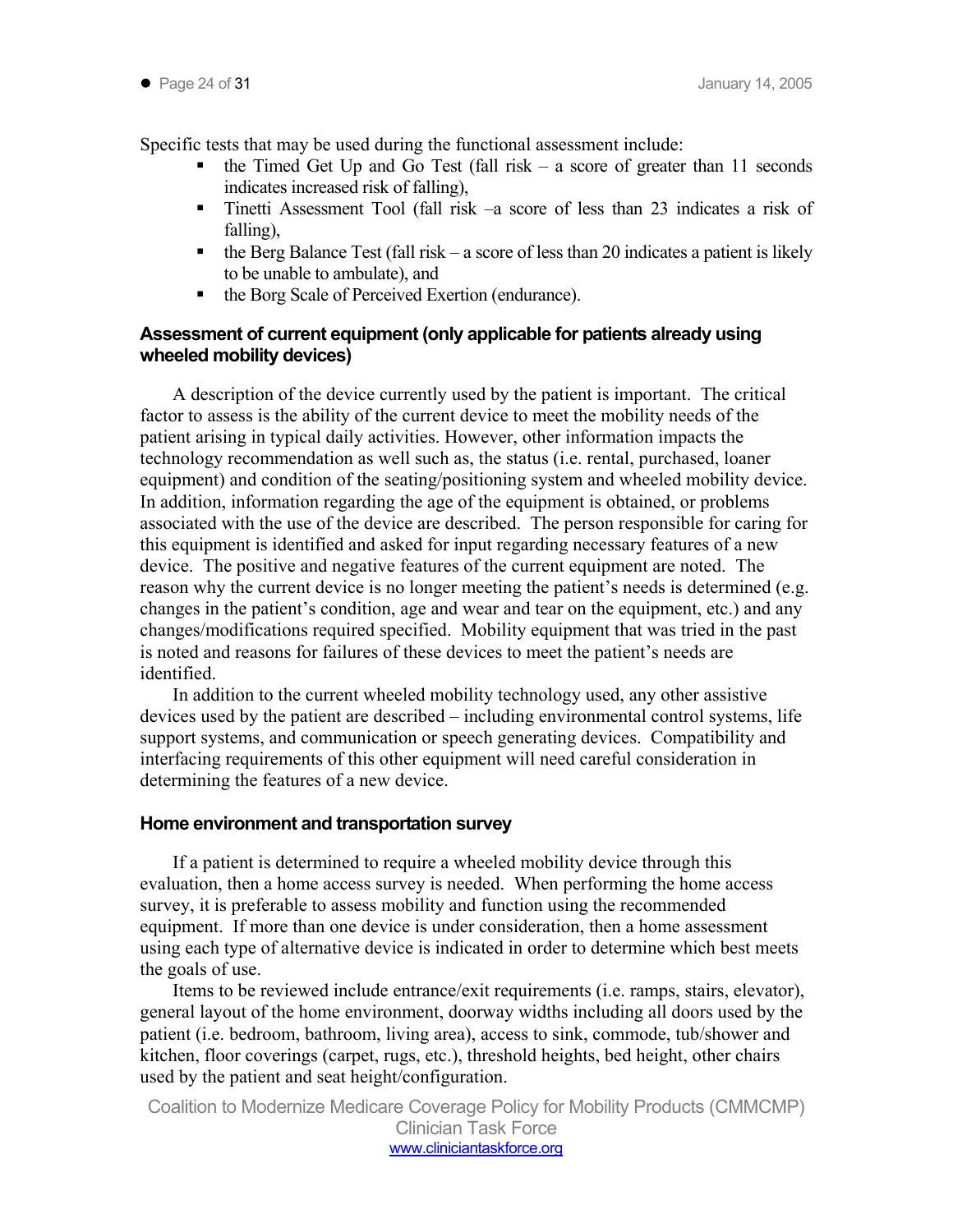● Page 25 of 31 January 14, 2005

In addition to the physical layout of the home, the roles and responsibilities of the patient in the home setting are determined. In addition, any caregiver assistance available in the home is noted (this includes identification of the caregiver, how many hours they are available, and any physical limitations of the caregiver).

The patient's current roles and typical daily activities outside of the home are noted including environments that he/she needs to access to perform these roles and activities (i.e. access to grocery store, work environment, and workstation access).

It is important to consider how the patient will transport the mobility device in the community. The following questions may help guide this assessment:

- Will the device be transported in a personal vehicle? (car or van)
- $\blacksquare$  How will the device be loaded into the vehicle?
- Will the patient be a passenger or driver in this vehicle?
- What is the accessibility of the vehicle? (i.e. car vs. adapted van with a ramp or lift)
- Will the patient use public transit fixed route or paratransit system?
- Will the patient ride while seated in the wheeled mobility device?
- What restraint system will be needed?
- What other forms of travel will be used? (e.g. trains, cabs, etc.)

#### **Treatment plan**

For a patient with impaired ambulation or mobility, several different goals and treatment interventions may be applicable. Goals may include: evaluation of ambulation aids (e.g. canes, walkers), improvement of balance through therapeutic or medical intervention, improvement of ambulation through treatment intervention, or functional training related to mobility, transfers, ADL or IADL functions. These will all be goals related to specific therapeutic treatment interventions, usually determined by physical or occupational therapists under direction of a primary physician.

If traditional therapeutic intervention or the application of ambulation aids will not allow a patient to meet the mobility needs required by typical daily activities, then goals and interventions related to wheeled mobility device use will be required. The intervention will include functional assessment for a seating/positioning and wheeled mobility system, including recommendations for trial and training with a specifically chosen wheeled mobility device. These aspects of the service delivery process are described in more detail below.

#### **Determination of equipment recommendation**

Following the evaluation process described above, several steps in the process of determining needed seating/positioning and wheeled mobility device intervention still remain. These steps are listed and briefly described below. A comprehensive service delivery program contains all of these elements and optimizes device selection and outcomes of the intervention.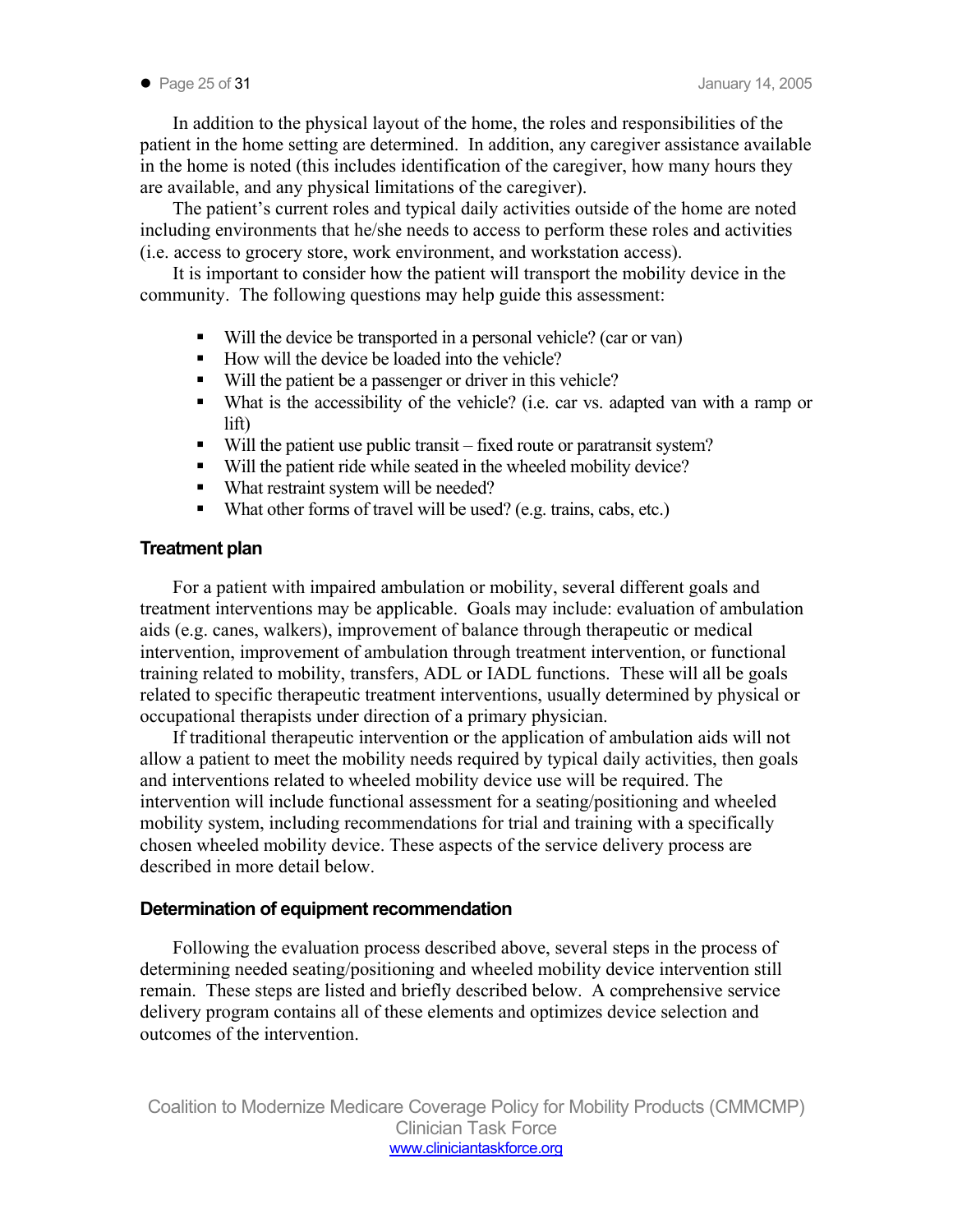## **Goal Setting and device feature determination**

In goal setting and device assessment process, consideration of the unmet mobility needs arising in the course of typical daily activities is critical. The wheeled mobility device will be responsible for bridging the gap between the patient's functional mobility level and his or her functional mobility needs. The patient and critical caregivers, working with the physician and therapists, determine mobility goals. Goals for mobility should also include a determination of the functional classification of the patient's mobility. Features of technologies that meet the identified goals are determined based on the assessment information and the patient's goals.

## **Feature and product matching**

Once there is a determination regarding necessary mobility device features, the clinical team members consult with the DME supplier, regarding products available that have the recommended features. In the case of technology that is more complex or requires multiple interfacing of devices, the RTS, that has knowledge and experience with rehab technology will be consulted. As often as possible, "demo" equipment is tried before making a final product selection. Once determined, the final device specifications are recorded, priced and a prescription and letter of medical necessity are generated.

## **Fittings and delivery**

Once recommendations are completed and if available, funding prior approval or advanced determination of medical coverage obtained, a supplier or RTS orders, receives and assembles the devices. Then the devices are delivered and adjusted to meet the postural support and functional mobility needs of the patient. The clinician will determine during treatment planning and goal setting whether the level of recommended technology will require one or more fittings. The delivery process will be performed based on instructions from the same team involved in the assessment process. This may involve the return of the patient to the clinical setting for fitting and delivery or a visit to the patient's home environment by the supplier and the clinician. As most technologies have some level of adjustability, the fit and function is achieved through this process.

## **Training**

There are two different types of training required. Training on how to functionally use the device to meet functional goals, and training regarding how the device works i.e. how to engage a wheel lock or how often to change batteries. Wheeled mobility devices, particularly powered mobility devices, require education and training for optimal use by the patient. This is essential for maximum safety and independence with mobility. In all cases it is critical to train the patient, caregivers or family members in proper use and maintenance of equipment.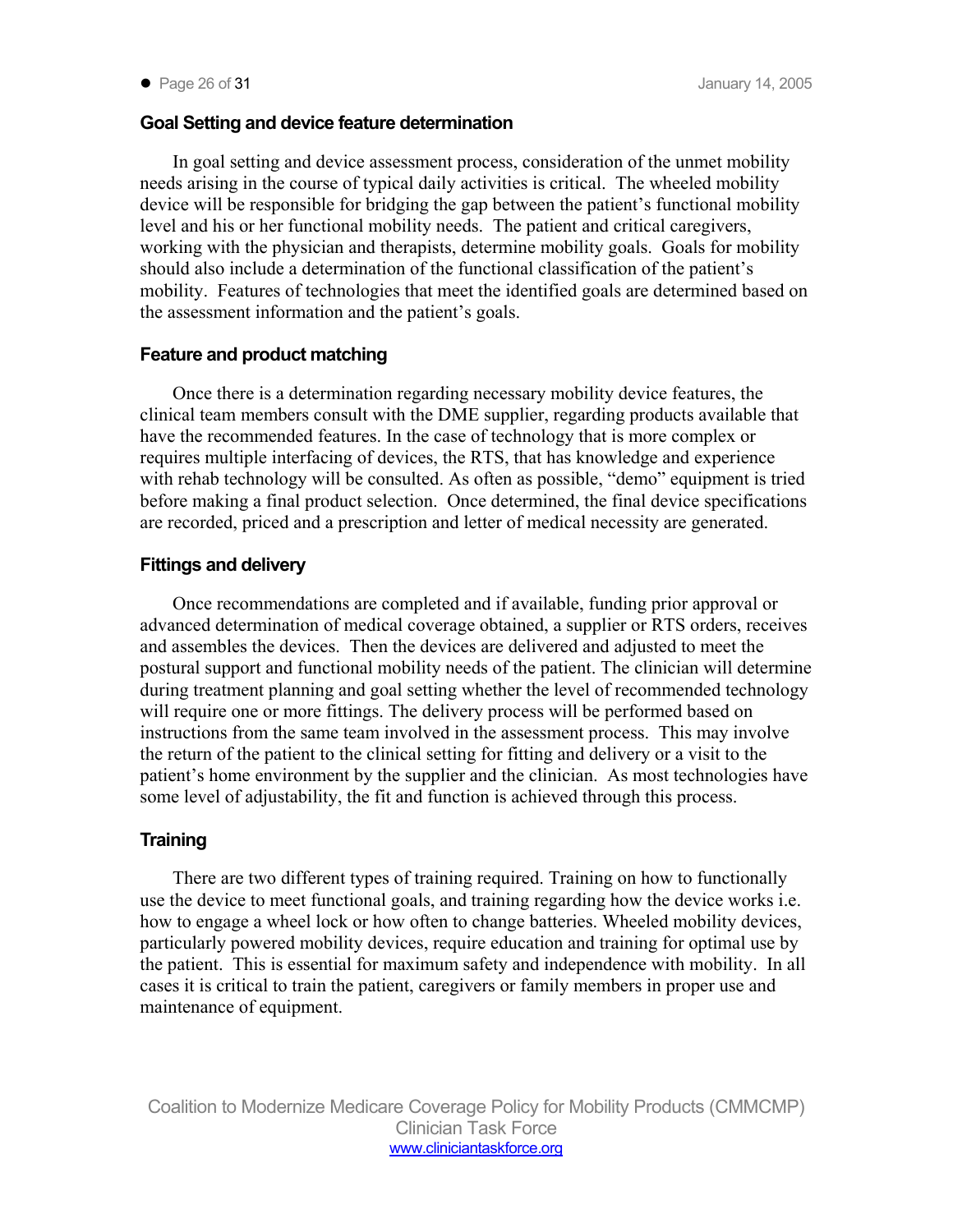## **Determination of outcomes**

Following delivery and training with the device, a determination of outcomes or the ability of the device to meet the goals established at the time of the assessment is made. This can be done during the training sessions, through a follow up questionnaire, phone consultation, or re-evaluation visit.

## **Follow up program**

The patient's seating/positioning and wheeled mobility device needs often change over time, particularly in the presence of aging, changes in body size or weight, a progressive medical condition, or significant changes in the individual's typical activities. Modification of existing technology or evaluation for new technologies may be needed. Assessment programs often have monitoring methods in place and patients will return for modifications to current technologies or new device evaluations as needed.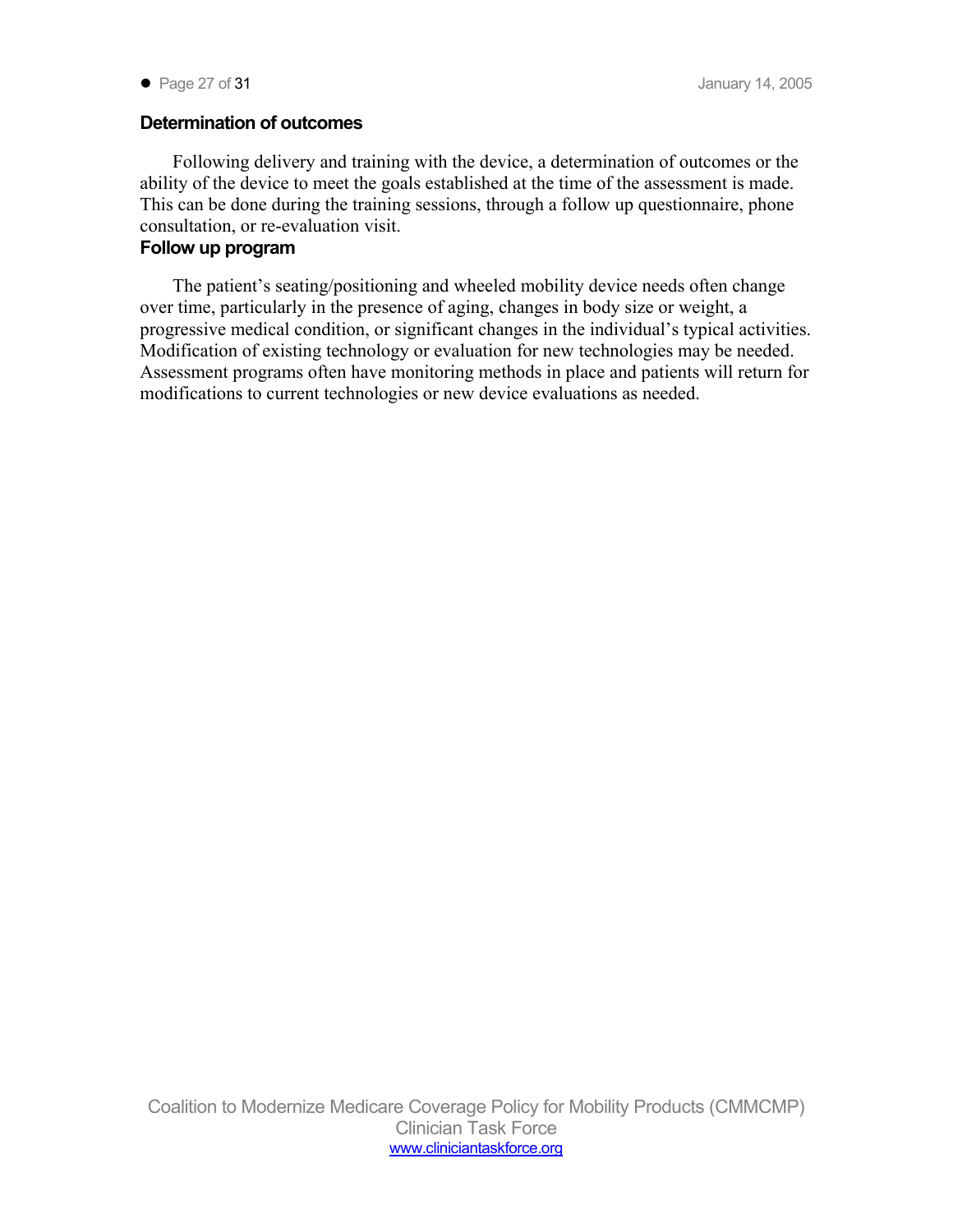## **Appendix B**

## **Roles and Responsibilities of Participants in the**

## **Wheeled Mobility Device Service Delivery Process**

Determination of the need for a wheeled mobility device and the selection and fitting of appropriate equipment requires collaboration among professionals with a wide range of knowledge and experience. These include: medical professionals; clinical professionals (such as occupational and physical therapists); and rehabilitation technology suppliers.

Initially, their responsibility is data collection. A comprehensive physical evaluation is at the heart of a process that will generate data related to the person, technology and environment. Clear role delineation at this step: what data are most appropriately and efficiently by the clinical team, or by a supplier, will ensure all the necessary data are gathered, and that the process is implemented in a cost effective manner.

Next, these data are used for clinical decision making and equipment specification. The equipment specification must then be applied to the coverage and payment rules so that appropriate wheeled mobility device recommendation and prescription determinations are made. Here, too, defining participant roles, including the responsibility for data sharing, and identifying decisions for which a team or collaborative effort is most appropriate, will ensure that the ultimate conclusions, recommendations and prescriptions are credible and deserving of Medicare funding.

In addition, it is essential to both the quality and integrity of the process that those involved have appropriate training and expertise. For example, the term rehabilitation technology supplier (RTS) is used throughout this document. The term RTS is used to distinguish between a supplier of standard DME and a supplier of rehabilitation technology. The rehabilitation technology products and services provided by a RTS far exceed the scope defined by durable medical equipment (DME). Not only are the products more specialized and designed to accommodate the unique medical and functional needs of individuals with complex disabilities, the clients themselves are different as well with more complex seating and wheeled mobility needs. There are very specific distinctions such as certification of individuals that have very specific training, experience, follow an established code of ethics and complete annual continuing education that allow patients, their families, and caregivers as well as CMS to identify a qualified RTS.

A similar analogy exists for clinicians. There are clinicians that have special training in the area of assistive technology and who are uniquely qualified to assess the needs of more complex individuals with the most sophisticated positioning and mobility needs.

#### **ROLE DELINEATION**

There are varied wheeled mobility device service delivery models utilized across the United States involving collaboration among professionals with a wide range of knowledge and experience including: medical professionals, clinical professionals (such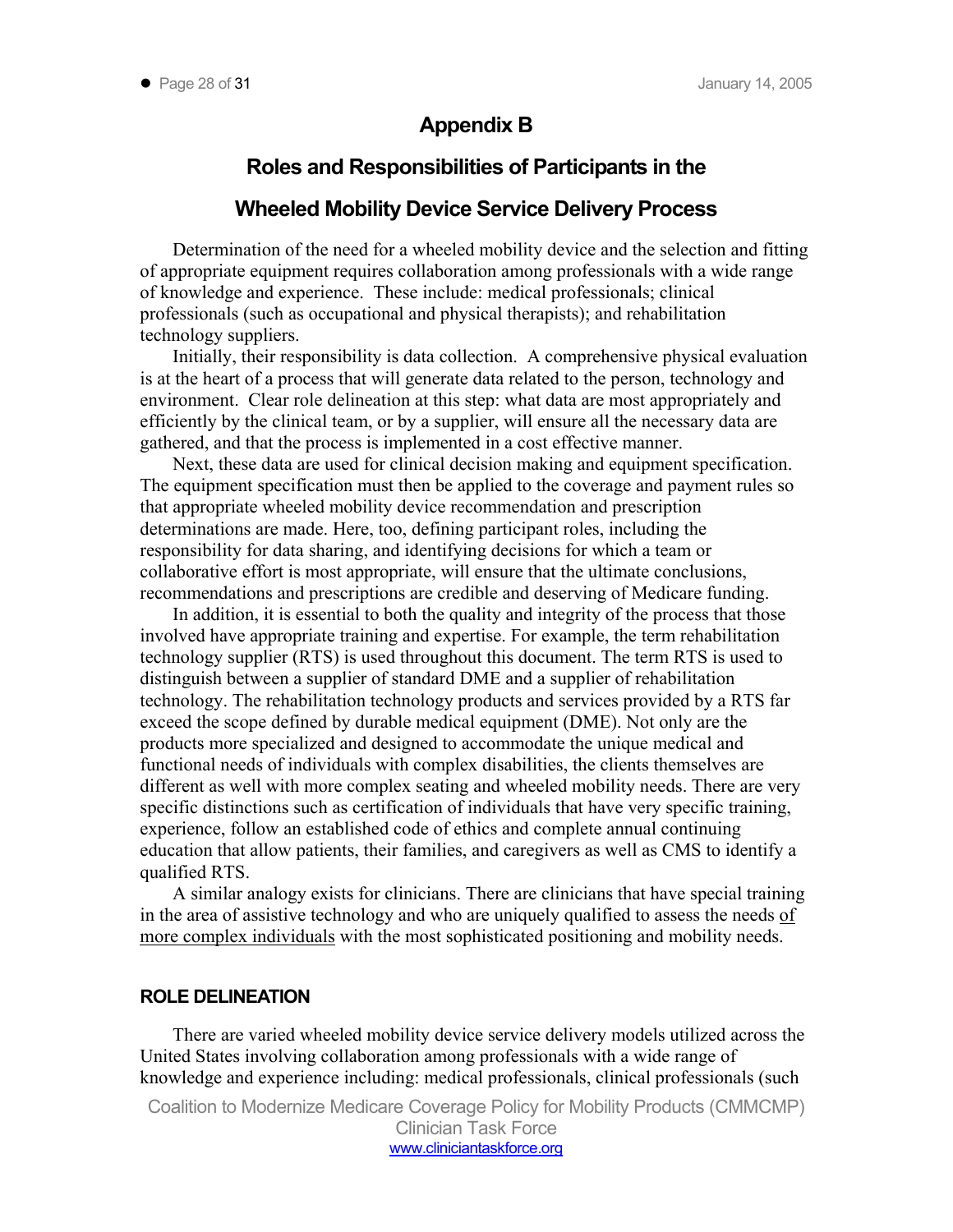as occupational and physical therapists), rehabilitation technology suppliers and DME suppliers. Consequently the party responsible for completing components of the service delivery process differs. The "team" referred to in the following discussion consists of, at a minimum, a single clinician and a supplier – either a DME supplier or an RTS. For more basic levels of evaluation, a simple team is all that is required. The more complex the needs of the patient, the higher number of team members involved.

It is critical that a skilled and knowledgeable clinician complete certain elements of the process. A DME supplier can complete some elements while other elements are more appropriate to be completed by a RTS. As described below, many of the elements of the service delivery process are shared responsibilities, handled as a team; other elements need to be assigned to a responsible party, completed and then shared among all team members.

### **History and interview**

It is important to obtain all the required information. It is less important to designate who gathers specific information or even whether an employee of the medical facility or the supplier gathers it. What is critical is that the information is shared. Oftentimes, multiple team members gather 'history and interview' information allowing for comparison of findings and identification of inconsistencies.

## **Physical assessment**

A skilled, knowledgeable clinician must complete the elements of the physical evaluation. However, measuring body dimensions is one step in the assessment where the patient is best served with a team approach. The eyes of both perspectives are valuable. In addition, the supplier carries the financial liability if the resulting equipment order is incorrect. Therefore, it is important for the supplier to participate during this process.

### **Functional assessment**

A skilled, knowledgeable clinician should also complete the functional assessment. There is one exception to this as well. A team approach is recommended when evaluating the patient's mobility skills using different types of equipment and the patient's current technology if they currently use wheeled mobility. However, the clinician has the responsibility of documenting the results of this assessment.

### **Home environment and transportation survey**

The most qualified member of the professional team (supplier or clinician) will complete this survey. It should be agreed to, upfront, who will be responsible for completing the survey and the information gathered must be shared with the entire team. The resulting technology recommendation is only appropriate if it will function in the environment(s) that the patient will use it to perform typical daily activities.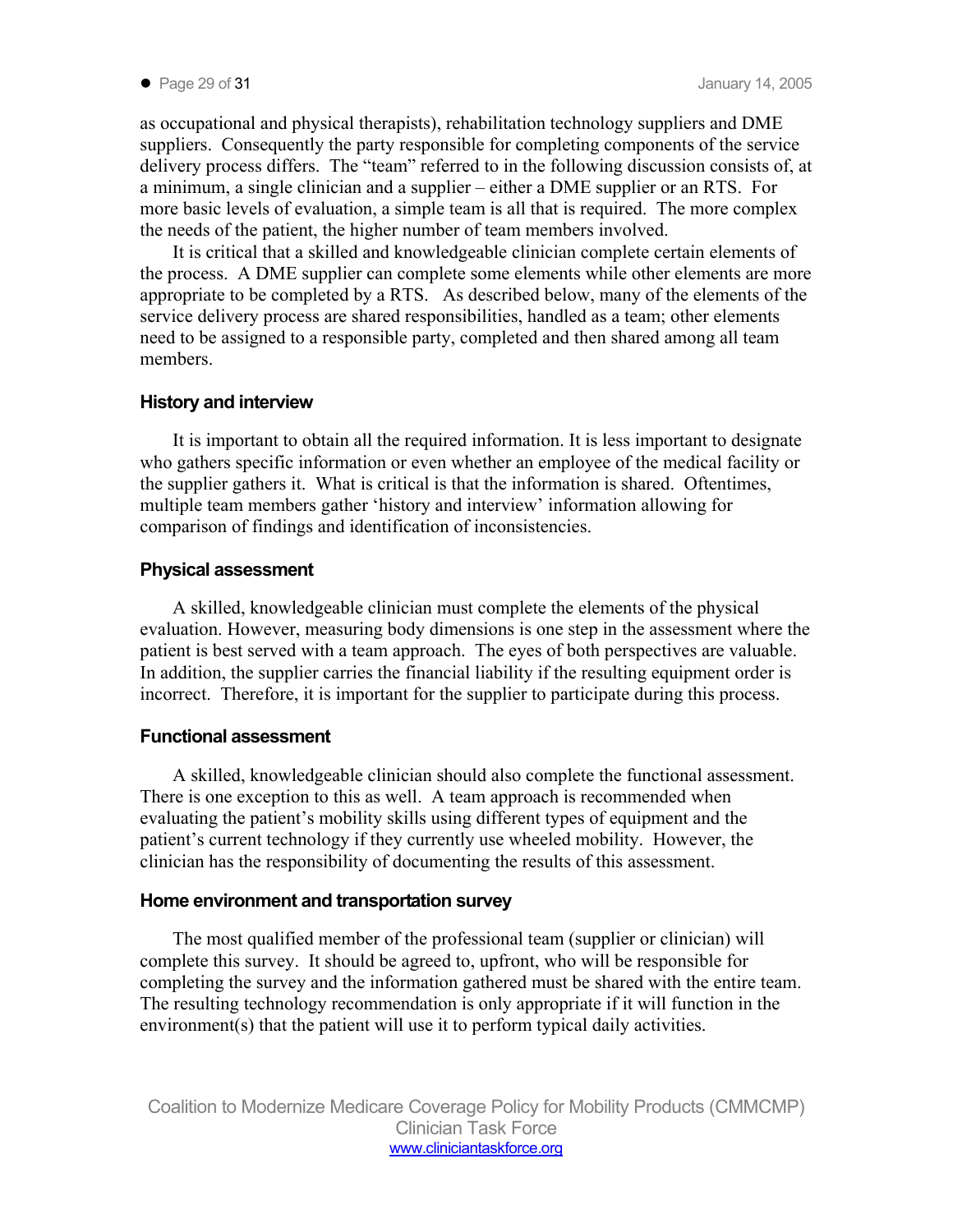● Page 30 of 31 January 14, 2005

## **Treatment plan**

This is the responsibility of the clinician(s) involved with the patient.

#### **Goal Setting and preliminary device feature determination**

In situations where seating and positioning goals and complex mobility needs are identified, a team approach, including a skilled and knowledgeable clinician and an RTS is recommended. It is the combined knowledge regarding the patient, the patient's goals and the technology that will produce the best outcome.

#### **Feature and product matching**

The DME supplier or the RTS is responsible for matching the technology requirements identified through the assessment process with the available features of a specific technology solution. Through knowledge of the technology, catalog review and communication with manufacturers, the supplier will present a specific product(s) recommendation. A RTS will be required when modification of technology, highly configurable technology or when multiple technologies must be combined in order to meet the patient's needs.

### **Fittings and delivery**

If the clinician determines that the level of technology required to meet the functional needs of the patient will necessitate fittings or adjustments, a fitting involving the original assessment team will be recommended before the final delivery. This will allow the clinician to verify that the recommended technology meets the functional needs of the patient. If any additional needs or modifications are identified these issues can be addressed. If the recommended mobility device does not require custom fittings or adjustments, then equipment assembly and quality checks can proceed and the equipment delivered to the patient's home by the supplier.

### **Training**

It is the responsibility of the clinician to teach a patient how to use the technology to meet the identified functional goals. The clinician also will teach a patient how to safely perform activities such as transfers, obstacle climbing, traversing various terrains etc. The supplier however, is responsible for educating the patient, caregivers and family members on the proper care and maintenance of the device. In addition, the supplier demonstrates the proper use of the equipment such as how to engage a wheel lock, how to charge batteries etc.

### **Funding**

In the Medicare model, funding occurs after the final delivery of the equipment. However, there are steps that occur throughout the service delivery process that are critical to the final submission of a claim. The clinician will develop the Letter of Coalition to Modernize Medicare Coverage Policy for Mobility Products (CMMCMP) Clinician Task Force www.cliniciantaskforce.org